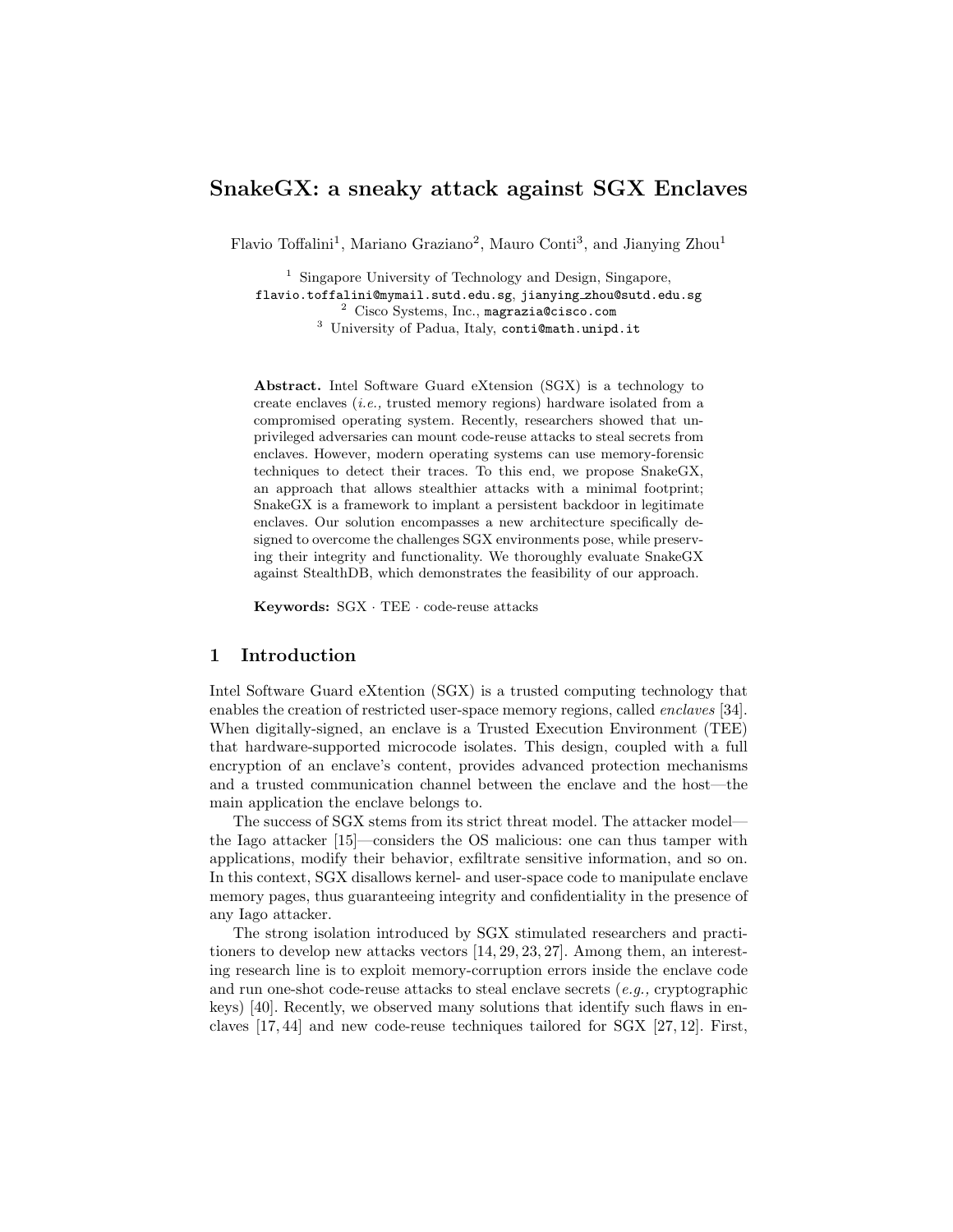Lee et al. discussed Dark-ROP [27] that combines a colluded OS and oracles to identify gadgets for return-oriented programming (ROP) [40]. An advanced technique was proposed by Biondo et al. with Guard's Dilemma [12] that does not require the assistance of the OS to perform the attack. In this scenario, however, the authors did not consider an OS that may employ existing memory forensic techniques to identify the intrusions [42, 32, 25, 22]. For instance, in case of external intrusion into a remote server running SGX enclaves, the adversary is also interested in reducing the amount of traces left; otherwise, analysts may detect the intrusion and act consequently. This is even more critical in case the enclave secret changes and the adversary has to repeat the attack many times. Consequently, we pose a new research question:

Can we carry out an attack against SGX enclaves without being noticed by an healthy Operating System?

We answer this question with a new approach that pushes further the stealthiness of code-reuse attacks in non-compromised OSs. Our intuition is to implant a permanent payload inside the target enclave as a backdoor, thus exploiting the SGX protections to avoid inspection. Our strategy definitely overcomes the limitations of the state-of-the-art; the adversary does not need to repeat the attack and we minimize the traces left. We implement our intuition in SnakeGX, a framework to implant data-only backdoors in legitimate enclaves. We build on the concept of data-only malware [46] but extend it with a novel architecture to adhere to the strict requirements of SGX environments.

Contrary to prior one-shot attacks [12, 27], our backdoor acts as an additional secure function (Section 5), which is: (i) persistent in the context of the enclave, (ii) stateful as it maintains an internal state, (iii) interactive with the host by means of seamless context switches. Core to this is the identification of a design flaw that affects the Intel SGX Software Development Kit (SDK) and allows an attacker to trigger arbitrary code in enclaves  $(Section 4)^{1}$ . SnakeGX facilitates the creation of versatile backdoors concealed in enclaves that evade memory forensic analysis by inheriting all the benefits SGX provides. Our aim is to raise awareness of TEEs—and SGX in particular—and how attackers may abuse that, which requires the community to reason more on the need of monitoring systems and advanced forensic techniques for SGX.

We evaluate the properties of SnakeGX against StealthDB [45], an opensource project that implements an encrypted database on top of SGX enclaves. In particular, StealthDB uses dynamically generated AES keys to protect the database's fields, thus urging the need of multiple one-shot attacks. SnakeGX exfiltrates the keys upon the verification of specific conditions with a minimum footprint. Our evaluation focuses on three aspects of SnakeGX (Section 6). First, we illustrate our use-case: we show how SnakeGX achieves its goals while preserving the original functionality of the enclave. Second, we measure and compare the stealthiness of SnakeGX against the state-of-the-art. Finally, we discuss possible countermeasures.

In summary, we make the following contributions:

 $1$  We reported the flawed behavior to Intel, which acknowledged it.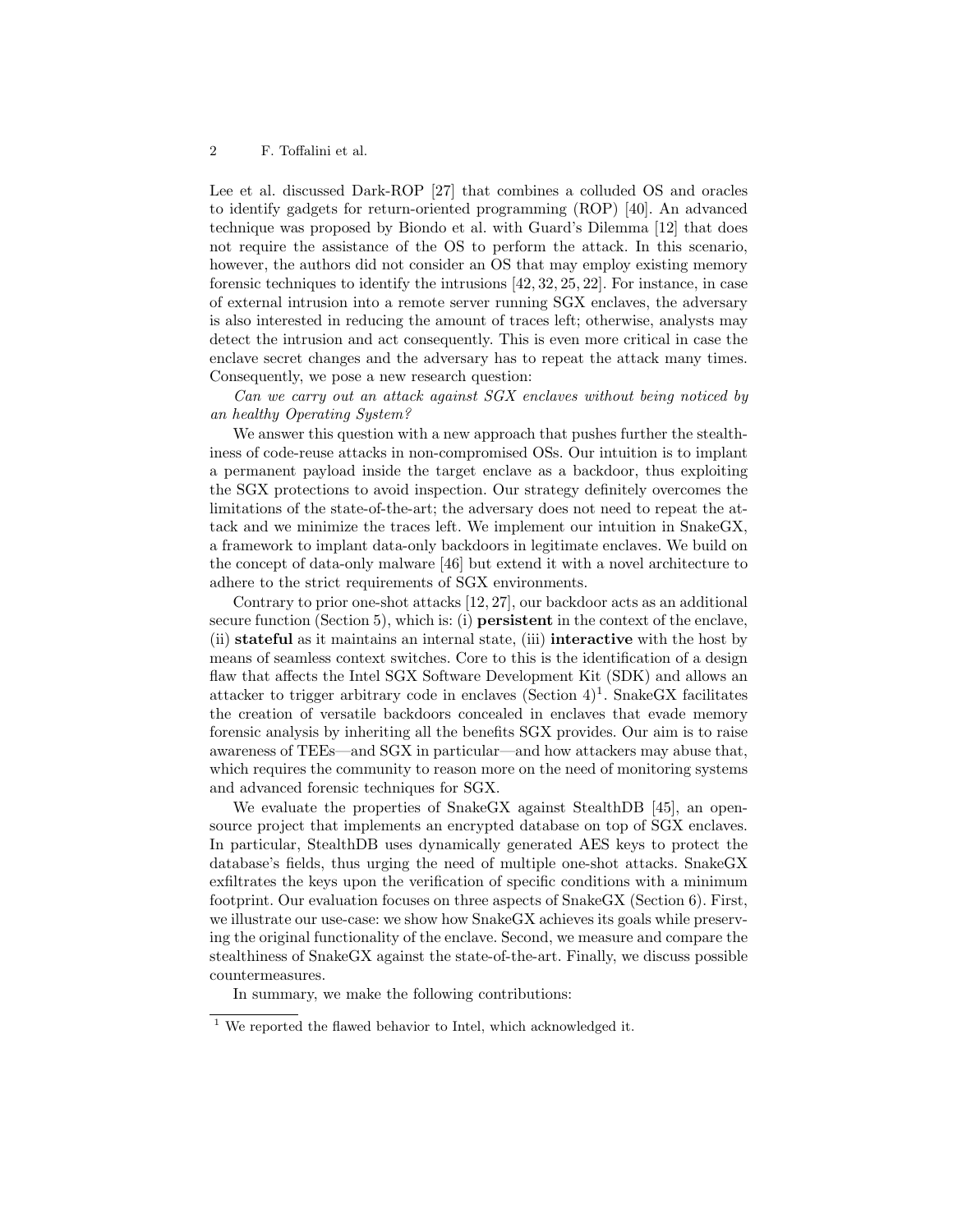- We propose SnakeGX, a framework built around an Intel SGX SDK design flaw (Section 4), and a novel architecture designed to create persistent, stateful, and interactive data-only malware for SGX (Section 5).
- We demonstrate the feasibility of SnakeGX on a real-world open source  $project<sup>2</sup>$ .
- We measure and compare the attack footprint with current SGX state-ofthe-art techniques (Section 6).

## 2 Background

In this section, we illustrate the technical background for SGX (Section 2.1) and discuss code-reuse attacks applied to SGX enclaves (Section 2.2).

## 2.1 SGX Overview

The Intel SGX technology provides secure containers that execute so-called secure functions in an isolated context, thereby shielding them from tampering and monitoring attempts. These containers, properly known as enclaves, are the core of SGX programming patterns; they are digitally signed at compile time and represent the building blocks on which SGX achieves attestation.

SGX achieves a strong isolation by implementing a fine-grain memory access control at Memory Management Unit (MMU) level. These checks are implemented by using microcode and thus hardware assistant. This strategy allows SGX to validate memory access independently by the Operating System (OS). At enclave boot time, the OS sets enclave page permission. If those permissions differ from enclave signature, the microcode will raise an exception. Also, the kernel cannot change the page permission at run-time since microcode performs a double-check. Therefore, SGX ensures that the enclave is loaded as intended. This means that classic hacking strategies, which aim at setting a page as executable, are not useful against SGX. Some researchers exploited enclave misconfigurations to load a shellcode [12], but this is not the standard case. Since we cannot load custom code in an enclave, we opted for code-reuse programming (like ROP) [13]. This strategy allows us to re-use code already in memory without breaking enclave attestation.

In Figure 1, we depict two basic interaction mechanisms between enclave and host process: synchronous and asynchronous. The synchronous interaction is implemented by two new leaf functions: EENTER and EEXIT. This interaction is used to invoke secure functions within the enclave. The asynchronous one, instead, handles enclave exceptions (both software and hardware) and it is represented by an Asynchronous Enclave Exit (AEX). When an AEX happens, the exception is first thrown to the host (*i.e.*, to an Asynchronous Exit Pointer – AEP) that will examine the exception in the untrusted memory. The AEP can, eventually, resume the enclave execution through the leaf function ERESUME. Finally, the

<sup>2</sup> SnakeGX's source code is available at https://github.com/tregua87/snakegx.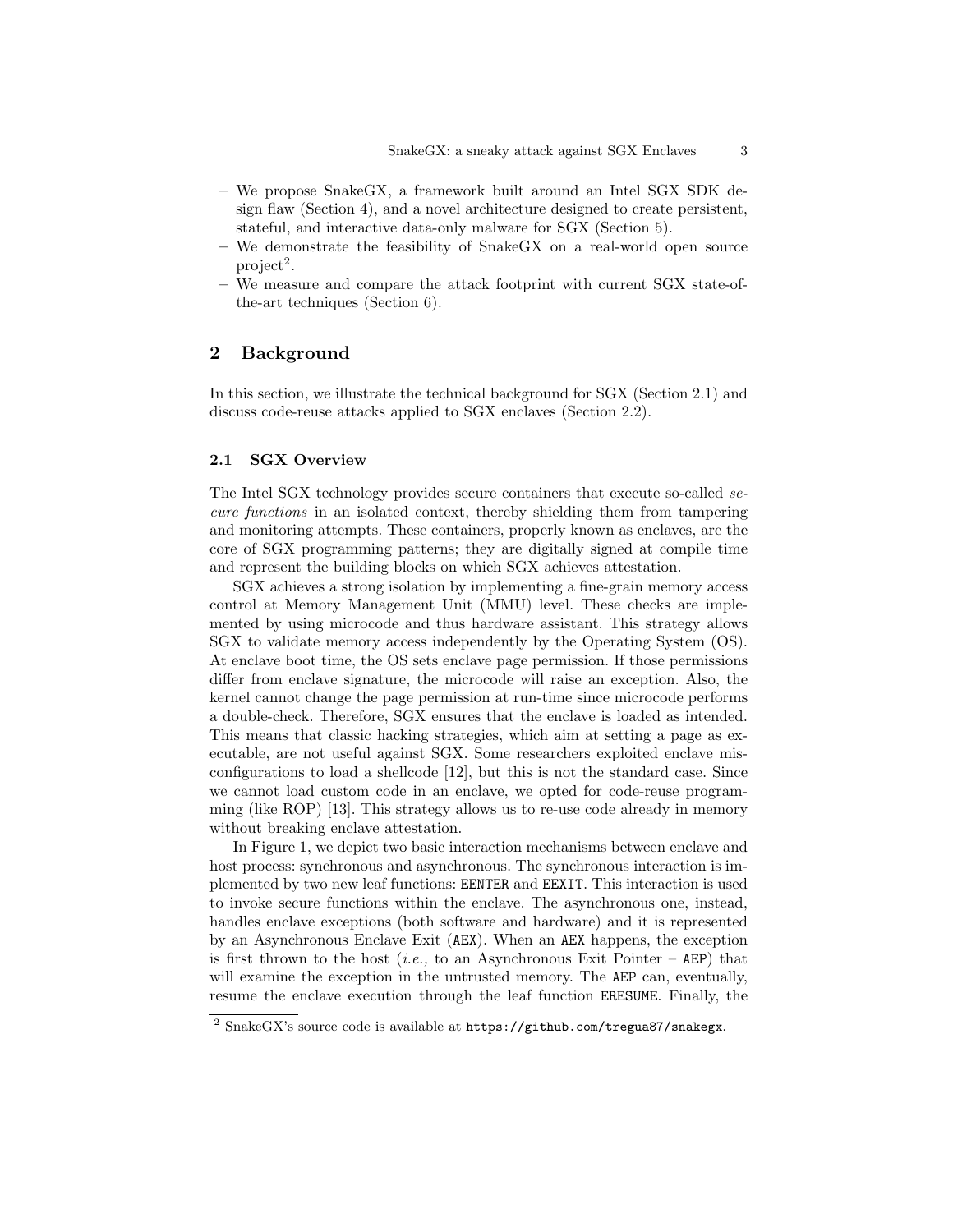

Fig. 1: The two types of enclave interaction, the pair EENTER and EEXIT are used in the synchronous interaction, while the pair AEX and ERESUME are used in the asynchronous one.

| Instr. Leaf RAX RBX |                       | RCX |
|---------------------|-----------------------|-----|
| EENTER 0x02 TCS     |                       | AEP |
| ERESUME 0x03 TCS    |                       | AEP |
| EEXIT               | $0x04$ Target Address |     |

Table 1: ENCLU registers specification for x86 64bit.

enclave can decide whether to internally manage the exception or interrupt the secure function execution.

The leaf functions described so far are implemented by using the real opcode ENCLU, that is available only in user-space. In x86 64bit, which is the platform we refer, we can execute EENTER, ERESUME, or EEXIT by calling ENCLU and setting CPU registers as described in Table 1.

Reading Table 1, we notice that EENTER and ERESUME require a Thread Control Structure (TCS) address as an input. A TCS is a structure that represents a thread in SGX programming pattern. This means that the threading policy is handled by the untrusted memory. EEXIT, instead, requires only a virtual-address as a target address in register rbx. This address contains the next instruction to execute inside the host process after the control leaves the enclave. EENTER and ERESUME can be used only by the host process in user-space, while EEXIT works only from inside the enclave.

### 2.2 Code-Reuse Attacks for SGX

In this section, we discuss code-reuse attacks techniques applied to the SGX realm and relative limitations.

Generally speaking, a code-reuse payload [12, 27] requires specific structures that point to code inside the enclave  $(i.e.,$  gadgets). However, SGX does not allow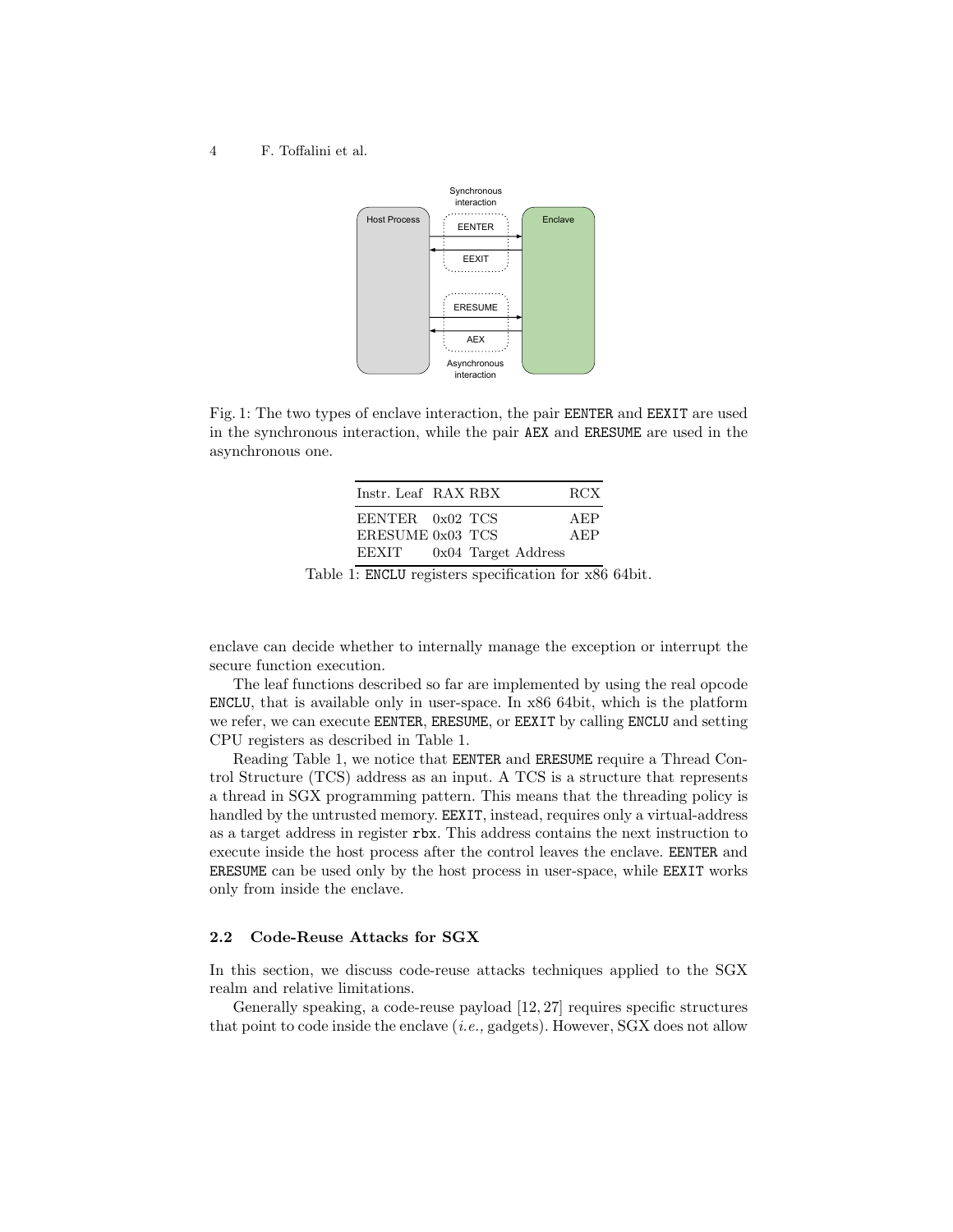an adversary to arbitrary write these structures inside an enclave. To achieve the intrusion, there are two strategies from the literature: (i) inject the entire payload inside the victim enclave as a malicious input buffer [27], or (ii) maintain the payload in the untrusted memory and tamper with the rsp register to point to the payload  $(i.e., stack-pivoting)$  [12]. In both cases, the adversary has to maintain a copy of the payload in the untrusted memory. This enables an analyst to use known memory forensic techniques [42, 32, 25, 22] to detect the payload, whose precision strictly depends on the amount of traces in memory. Furthermore, the adversary has to create new payloads every time she performs an attack, i.e., a one-shot payload gets corrupted after being triggered [46]. These limitations increase the risk of being detected. Therefore, minimizing the amount of data in memory improves the probability of success of an intrusion. We achieve this goal with the installation of a permanent backdoor inside the enclave, thus avoiding the need of new attacks and evading the detection as well. In this way, SnakeGX makes stealthier and more sophisticated attacks than previous one-shot ones.

## 3 Threat Model and Assumptions

In this section, we first describe our threat model. Then, we perform a preliminary analysis to measure the widespread of our assumptions over real SGX open-source projects.

Threat Model. One of the differences between SnakeGX and the previous one-shot code-reuse works is in the threat model. Advanced code-reuse techniques require an unprivileged attacker [12]. However, a non-compromised host can identify the presence of an adversary in the system memory (Section 2.2). Therefore, we have to consider three players in our scenarios: the attacker, the victim enclave, and the host. Below, we list their requirements, respectively.

Attacker Capabilities. In our scenario, the attacker is highly motivated and has the following assumptions:

- The enclave contains a memory corruption vulnerability. The adversary is aware of a memory corruption error  $(e.g.,$  a buffer overflow) in the target enclave. This error can be exploited to take control of the enclave itself. Having a memory-corruption is an assumption already taken by similar works [12, 27]. This is even more likely in projects that use SGX as a subsystem container [11, 43, 39, 10]. Such projects host out-of-the-box software and, therefore, enclaves inherit their vulnerabilities.
- A code-reuse technique. SnakeGX does not require any specific codereuse techniques  $(e.g., \text{ROP}, \text{JOP}, \text{BROP}, \text{SROP})$  as long as this enables the attacker to take control of the enclave execution. For the sake of simplicity, we use the term *chain* to indicate a generic code-reuse payload  $(e.g., a ROP$ chain).
- Knowledge of victim enclave memory layout. The attacker can infer the memory layout by inspecting the victim address-space. It is also possible to leak memory information from within the enclave, as also assumed in [12].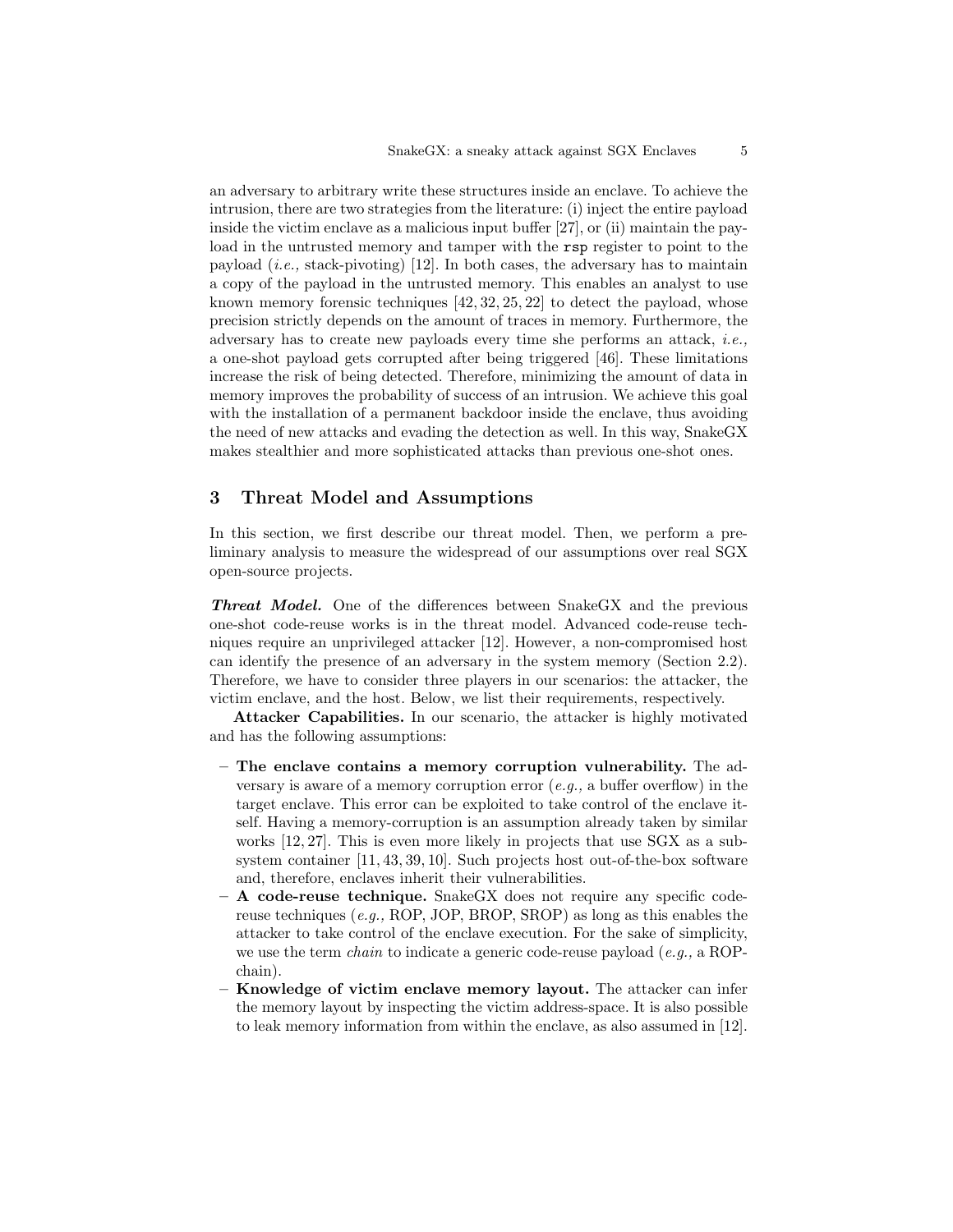- 6 F. Toffalini et al.
	- Adversary Location. In our scenario, the adversary resides in user-space. SnakeGX will reduce the adversary footprint, thus evading standard memory forensic techniques [42, 32, 25, 22], whose effectiveness relies on the amount of traces left in memory (see Section 2.2).

Enclaves Capabilities. These are the assumptions for the enclave:

- Legitimate enclaves. The system contains one or more running enclaves. It is possible to exploit enclaves based on both SGX 1.0 or 2.0.
- $-$  Intel SGX SDK usage. The victim enclave should be implemented by using the standard Intel SGX Software Development Kit (SDK), we tested our approach with all the SDK versions currently available.<sup>3</sup> This is a reasonable assumption since the Intel SGX SDK provides a framework for developing applications on different OSs: Linux and Windows.
- Multi-threading. This is not strictly required, but the victim enclave should have at least two threads for a more general approach. The rationale behind this requirement is that the proposed implementation may disable a trusted thread [2] and in case of a single-thread application this is a problem. An enclave without free threads cannot process secure functions, thus attracting the analysts attention. We might partially ease this requirement with the introduction of SGX 2.0. However, multi-thread enclaves are a reasonable assumption since different open-source projects use already this feature [49, 8, 6, 43, 45] and SGX-based applications are growing in complexity.

Host Capabilities. This is the assumption for the host:

– Memory Inspection. The host can inspect the processes memory and use standard approaches to detect traces of previous or ongoing attacks [42, 32, 25, 22].

We extend the threat model of previous works [12] by assuming the host can perform memory forensic analysis. Therefore, an adversary has the need of hiding her presence in the machine and minimizing the interactions with the victim enclave.

Preliminary Analysis of Assumptions. We collected a set of 27 stand-alone SGX open-source projects from an online hub [9] to investigate the correctness of our assumptions (see full list in Appendix D). The results show that among the 27 projects, 24 of them were based on the Intel SGX SDK, while others were developed with Graphene [43], Open Enclave SDK [28], or contained mocked enclaves. From the Intel SGX SDK based projects, we counted 31 enclaves in total, among which 24 were multi-threading (77%). This preliminary analysis indicates that our threat model fulfills real scenarios. Furthermore, we discuss the porting of SnakeGX over SDKs other than the Intel one in Section 7.

<sup>3</sup> At the time of writing, the last SDK version is 2.9.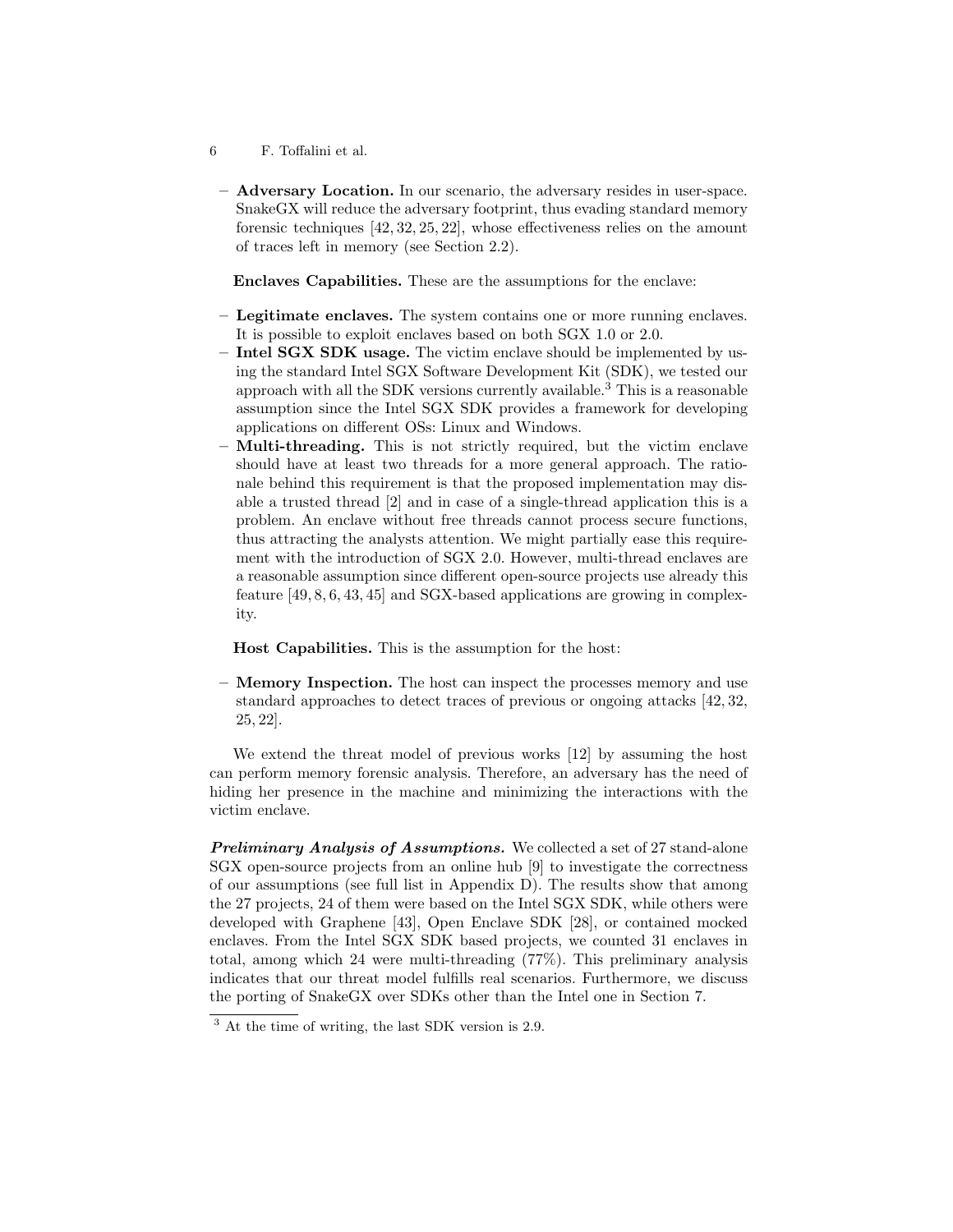## 4 Intel SGX SDK Design Limitation

SnakeGX can trigger a payload inside the enclave without the need of repeating a new attack. This feature is challenging because the enclave has a fixed entry point, thus an adversary cannot activate arbitrary code inside the enclave from the untrusted memory. SnakeGX achieves this goal through a design error that affects all the SGX Software Development Kit (SDK) versions released by Intel. In this section, we make a deep analysis of the Intel SGX SDK in order to highlight these issues and propose possible mitigations.

## 4.1 SDK Overview

SGX specifications define only basic primitives for creating and interacting with an enclave. Thus, Intel also provides an SDK that helps building SGX-based applications. The Intel SGX SDK contains a run-time library that is composed by two parts: an untrusted run-time library (uRts) that is contained in the host process, and a trusted run-time library (tRts) that is contained in the enclave. Specifically, uRts handles operations like multi-threading, while tRts manages secure functions dispatching and context-switch.

The Intel SGX SDK exposes a set of APIs that are built on top of the leaf functions described in Section 2. ECALL, ERET, OCALL, and ORET are the most important APIs for SnakeGX. Figure 2 shows the interaction between the host process and the enclave. At the beginning, the host process invokes a secure function by using an ECALL, which is implemented by means of an EENTER (Figure 2, step 1). When a secure function is under execution, it may need to interact with the OS (e.g., for writing a file). Since a secure function cannot directly invoke syscalls, Intel SGX SDK uses additional functions that reside in the untrusted memory (*i.e.*, called outside functions). A secure function can invoke an outside function by using an OCALL (Figure 2, point 2), that performs two steps: (i) save the enclave state, and (ii) pass the control to the outside function. More precisely, OCALL first saves the secure function state by using a dedicate structure called ocall context, which we deeply analyze in Section 4.2. Then, OCALL uses the EEXIT leaf function to switch the context back to the uRts, that finally dispatches the actual outside function. Once an outside function ends, the control passes back to the secure function by using an ORET (Figure 2, point 3). Since SGX does not allow to trigger arbitrary code from the untrusted memory (*i.e.*, the enclave entry point is fixed), the Intel SGX SDK implements ORET as a special secure function (whose index is −2) that follows the standard ECALL specifications. As we discuss in the next sessions, ORET has the ability of activating arbitrary portion of code in an enclave. Normally, the ORET restores the state previously stored by the OCALL. Once the ORET is done, the secure function can continue its execution, and finally, invoke an ERET to terminate (Figure 2, point 4).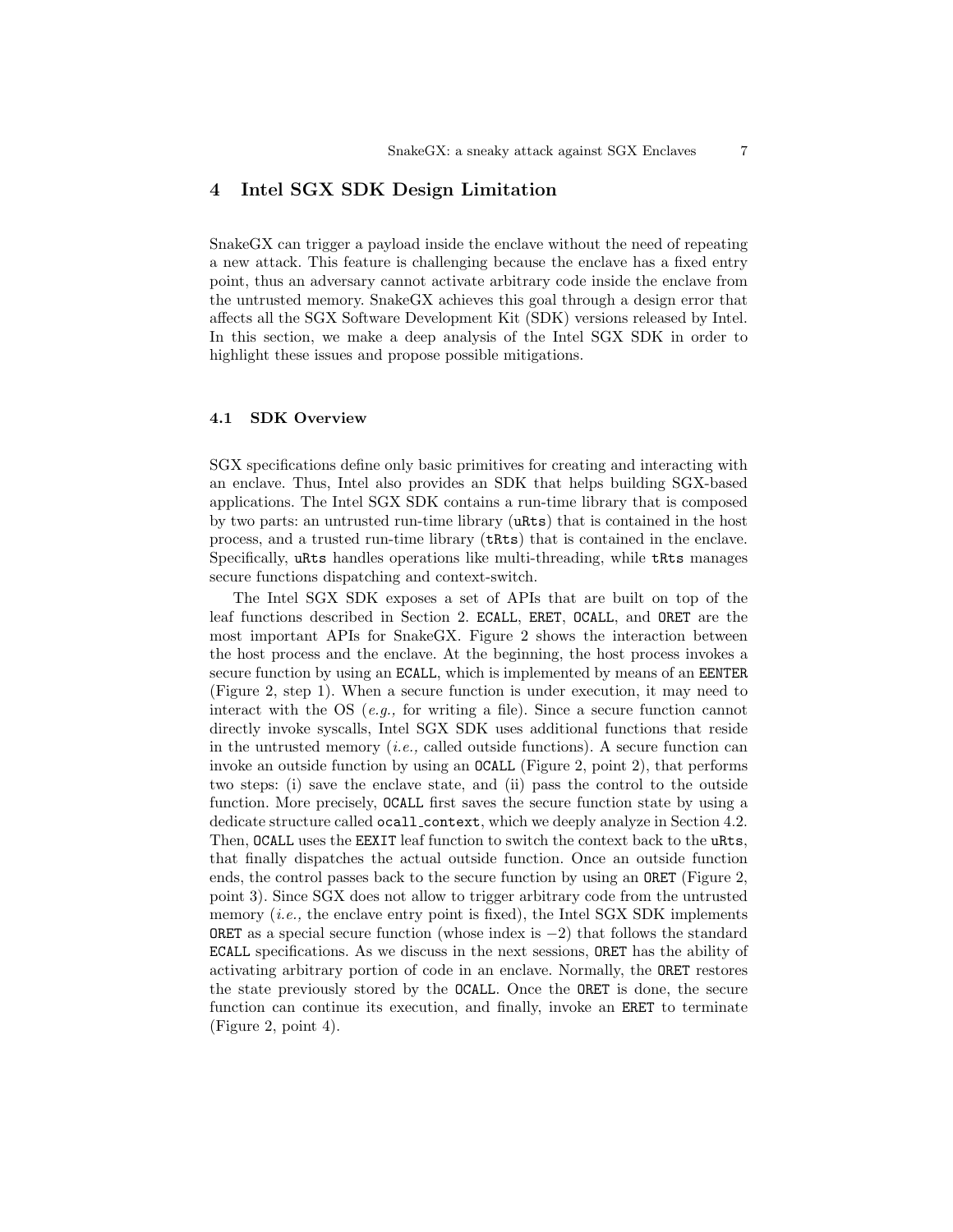

Fig. 2: Example of interaction between host process and enclave by using the Intel SGX SDK. The host process invokes the secure function S1 from the main function (ECALL). S1 function invokes O1 (OCALL), and this latter returns to S1 (ORET). Finally, S1 returns back to the main function (ERET).

## 4.2 OCALL Context Setting

The ocall context is the structure that holds the enclave state once an OCALL is invoked. The way in which the structure is set slightly differs between Intel SGX SDK before and after version 2.0. In this discussion, we consider the case of the Intel SGX SDK greater than 2.0. However, a similar approach can be also applied to previous versions.

New ocall contextes are located on top of the stack, as shown in Figure 3, moreover, the new structures should follow a specific setting. In particular, three ocall context fields should be tuned:

- pre last sp must point to a previous ocall context or to the stack base address. This needs to handle a chain of nested ECALLs, which are basically ECALLs performed by an outside function.
- ocall ret is used from SDK 2.0 to save extended process state [7]. More precisely, the system allocates a xsave buff pointed by ocall ret. This buffer must be located after the new ocall context.
- rbp must point to a memory location that contains the new frame pointer and the return address, consecutively. This is because the asm oret() function will use this structure as epilogue [12].

It is important to underline that SGX does not validate ocall context integrity. Therefore, an attacker that takes control of an enclave may craft a fake ocall\_context. This problem has been existing in all SDK version available so far. In the next section, we discuss why this is an underestimated problem and what threats can lead to.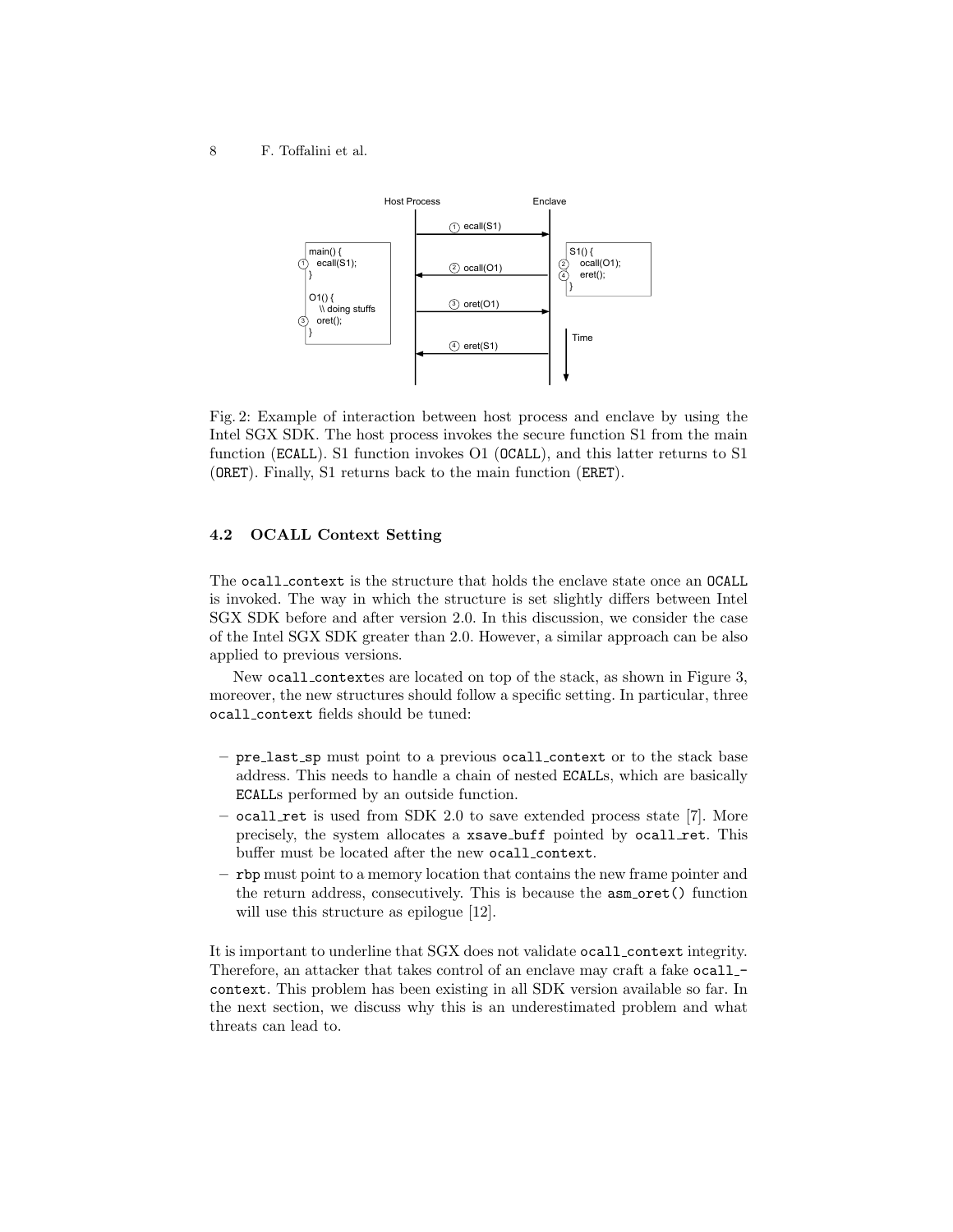

Fig. 3: Example of ocall context disposition in an enclave stack, the fields point to structures within the stack itself in a precise order.

#### 4.3 Exploiting an ORET as a Trigger

ORET is the only secure function that can trigger arbitrary code in an enclave. Therefore, an adversary enabled to abusing this function has also privileged access to the enclave itself. To understand why it is possible, we analyze the pseudocode in Figure 4, which shows the do oret() secure function implementation. Essentially, do\_oret() extracts the thread-local storage (TLS) from the current thread (Line 6). The TLS contains information of the last ocall context saved. After some formal controls (Line 8), the ocall context structure is used to restore the secure function execution through the asm oret() function (Line 15). The formal checks performed by do oret() over the previous ocall context are quite naive. There are three basic requirements: (i) the ocall context must be within the current stack space, (ii) the ocall context must contain a constant (hard-coded) magic number, and (iii) the pre-last-sp must point before the actual ocall context.

After the previous analysis, we realized that the Intel SGX SDK has no strict mechanisms to verify the integrity of an ocall context. In other words, any ocall context that fulfills the previous conditions can be used to restore any context in an enclave. First steps in this direction were explored by previous works [12], which exploited  $asm{\cdot}oret()$  simply to control the processor registers in a one-shot code-reuse attack. However, we want to push further the limitation of the Intel SGX SDK and show which consequences these issues can lead to. In fact, SnakeGX uses a combination of ORET and tampered ocall contextes to restore arbitrary chains inside the enclave without performing further exploits. In particular, SnakeGX abuses of this flaw for two reasons: (i) as a trigger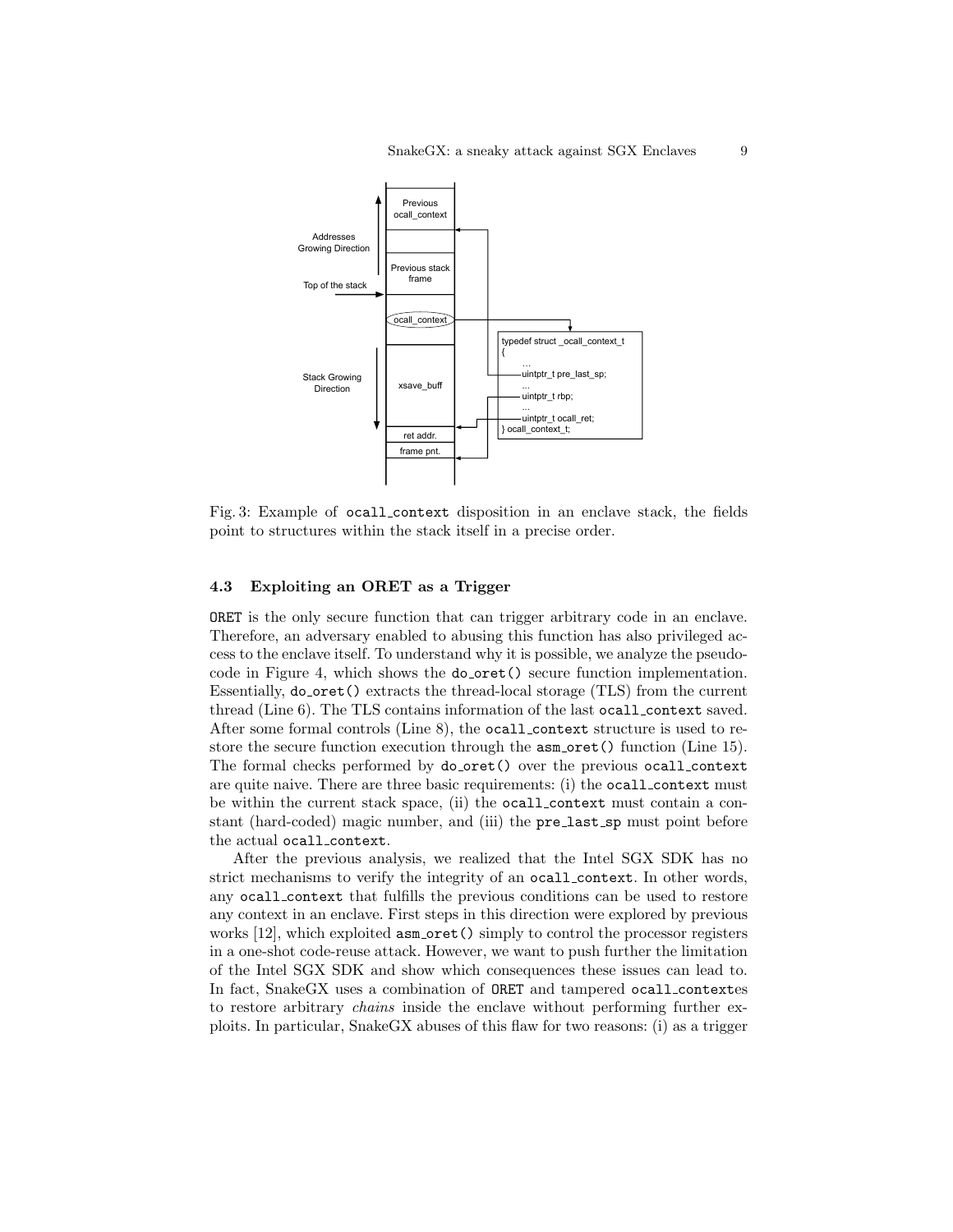```
1 sgx_status_t do_oret()
2 {
3 / TLS structure
   tls = get_thread_data();
5 // last ocall_context structure
\delta ocall_context = tls ->last_sp;
7
s if (l formal requirements(ocall.context))9 return SGX_ERROR_UNEXPECTED;
10
11 // set TLS to point to previous ocall-context
12 \text{ tls} \rightarrow last_sp = ocall_context \rightarrowpre_last_sp;
13
14 // restore last ocall_context
15 asm_oret (ocall_context);
16
17 / in the normal execution
18 // the control should not reach this point
19 return SGX_ERROR_UNEXPECTED;
20 }
```
Fig. 4: Simplified do oret() pseudo-code.

to activate a custom payload hidden inside the enclave; (ii) for the payload to perform a reliable context-switch between host and enclave. Therefore, crafting malicious ocall contextes leads to the possibility of implanting backdoor in a trusted enclave without tampering the enclave code itself. As such, the backdoor is shielded by the SGX features by design. Moreover, the fact of using a single ORET to trigger the backdoor reduces the interactions required by a weak adversary for new attacks. We discuss technical details in Section 5 and show our proof-of-concept (PoC) in Section 6.

## 4.4 Mitigations

There are many strategies to improve the ocall context integrity. A pure software solution could be computing an encrypted hash of **ocall\_context** when it is generated. The hash might be appended as an extra field to the structure. Another approach, instead, could be encrypting the entire structure itself. However, pure software mitigation can be potentially bypassed by any code-reuse attack. Once the attacker gains control of the enclave, she can basically revert or fake any encrypted processes. A stronger solution could be introducing dedicated leaf functions that manage the generation and consumption of ocall contextes. For instance, during an OCALL, the enclave might use a dedicated leaf function that creates an ocall context and saves a copy  $(i.e., \text{an hash})$  in a memory location out of the attacker control (similar to TCS or SECS pages [18]). An ORET, then, should use another leaf function that performs extra checks and validate the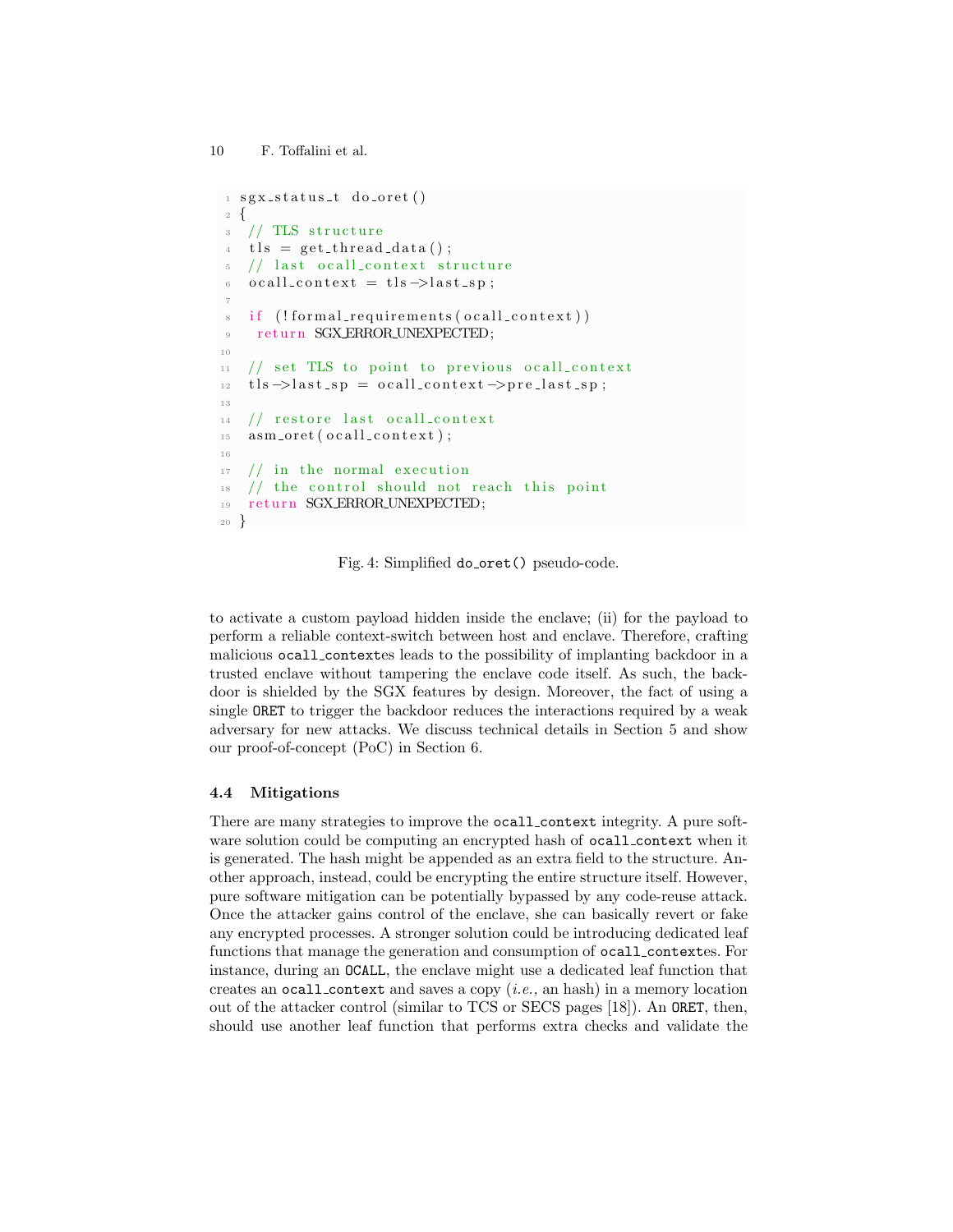integrity of the ocall context. This solution might raise the bar for attacks, but it has two important drawbacks: (i) it forces Intel to re-thinking the SGX structures at low level, (ii) it leaves less freedom to developers that want to adapt the Intel SGX SDK to their own needs (e.g., to customize or introduce new structures). After this consideration, we believe this issue would last for long before being fixed. We reported this limitation to Intel that is reviewing its memory corruption protections.

## 5 SnakeGX

SnakeGX is the first framework that facilitates the implanting of persistent, stateful, and interactive backdoors inside SGX enclaves. The framework design is challenging because we want to preserve the original enclave functionality and configuration. Even though SGX 2.0 encompasses run-time page permissions setting  $[3]$ , an unexpected configuration may attract analysts attention (*i.e.*, the host can read the enclave page permissions). On the contrary, our solutions purely rely on code-reuse techniques that do not affect the enclave functionality and configuration. To the best of our knowledge, no previous works on SGX code-reuse attacks never addressed these challenges. We also recall we assume two conditions: (i) the target enclave has to be built with the Intel SGX SDK, and (ii) it contains at least one exploitable memory-corruption vulnerability (e.g., a stack-based buffer overflow).

#### 5.1 Overview

The backdoor implanting is composed by three main phases: (i) enclave memory analysis, (ii) installation phase, and (iii) payload triggering.

Enclave Memory Analysis. In this phase, the attacker has to achieve two goals: (i) inspect the process memory layout to identify enclave elements, and (ii) find a suitable location to install SnakeGX. Since SGX does not implement any memory layout randomization, an adversary can easily inspect the victim process memory by only using user-space privileges (e.g., the enclave pages are assigned to a virtual device called isgx in Linux environments). Moreover, we target enclaves made with the Intel SGX SDK that follow the Enclave Linear Address Range (ELRANGE) [18]. As a result, an adversary with solely userspace privileges can obtain: (i) the enclave base address, (ii) the size, and (iii) the enclave trusted thread locations. In Section 5.2, we discuss how to obtain a reliable memory location.

Payload Installation. The installation phase is a one-shot attack that exploits an enclave vulnerability and uses a code-reuse technique for installing the payload. This attack has to achieve three goals: (i) copy the payload inside an enclave (e.g., the *chain* and the fake  $ocall_countext)$ , (ii) set a hook to trigger the payload, (iii) resume the normal application behavior. These three goals make this phase quite critical for three reasons. First, either enclave and host process have to remain available after the payload installation, or else we have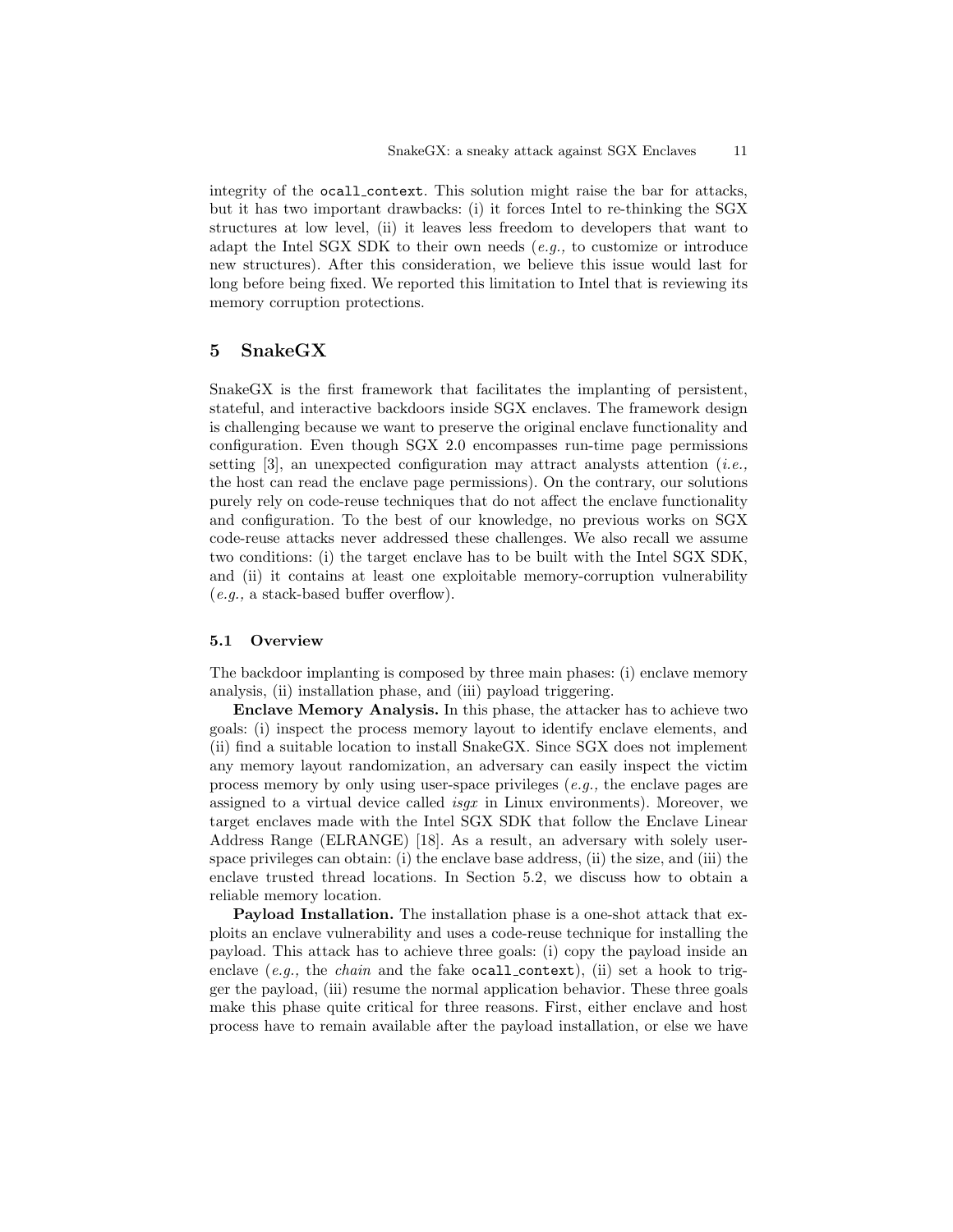to re-start the enclave. Second, the enclave behavior does have not to change, or else the host should realize the attack. Finally, we have to remove the payload in the untrusted memory, or else it could be detected. This phase can be implemented by using any current code-reuse attacks for SGX enclaves [27, 12].

Payload Triggering. After the installation phase, the adversary only needs to trigger an ORET to activate the payload (Section 5.3). This allows an external adversary to activate the payload without attacking the enclave from scratch. The payload contains the logic for interacting with the OS and the enclave. To achieve persistence, we design a generic architecture that fits the SGX realm (Section 5.4). Moreover, since the payload can potentially leave the enclave, we designed a generic context-switch mechanism that enables the payload to keep control over the enclave (Section 5.5).

### 5.2 Getting a Secure Memory Location

We employ a trusted thread as backdoor location because it allows us to abuse the design error described in Section 4. If an enclave does not have any available trusted thread, SnakeGX can still work by stealing one of the available threads. In this case, the target application may notice some degradation of the performances. However, the system does not raise any exception because it is not possible to determinate the real cause. In this way, we can take control of an enclave trusted thread without affecting enclave functionality. These properties are SGX specific and were not considered in previous code-reuse works.

Un-releasing a Trusted Thread. This technique is based on a misbehaviour of the thread binding mechanisms in the uRts library. Once a secure function is invoked through the Intel SGX SDK, the uRts searches a free trusted thread and marks it as busy. Then, the trusted thread is released when the secure function ends. However, an attacker can exploit a secure function and leaves the enclave skipping the releasing phase in the uRts. As a result, the trusted thread remains busy and it will never be assigned to future executions, in this way it is stolen. The strategy of this technique is composed by two phases: (i) invoking and exploiting a secure function, then (ii) exiting from the enclave (e.g., by using EEXIT) and skipping the releasing of the trusted thread. This approach requires the enclave has at least two trusted threads, otherwise the application might realize that the enclave is unavailable. We use this approach for our PoC.

Making a New Thread. SGX 2.0 and recent versions of the Intel SGX SDK allow creating trusted threads at run-time. Therefore, an attacker may force the enclave to create a new trusted thread without tampering with the pool. However, this approach should be used wisely, otherwise unexpected trusted threads may attract the analyst attention, thus affecting the stealthiness of SnakeGX.

#### 5.3 Set a Payload Trigger

We design our trigger on top of the Intel SGX SDK flaw highlighted in Section 4. We assume that an attacker has already gained control of an enclave by means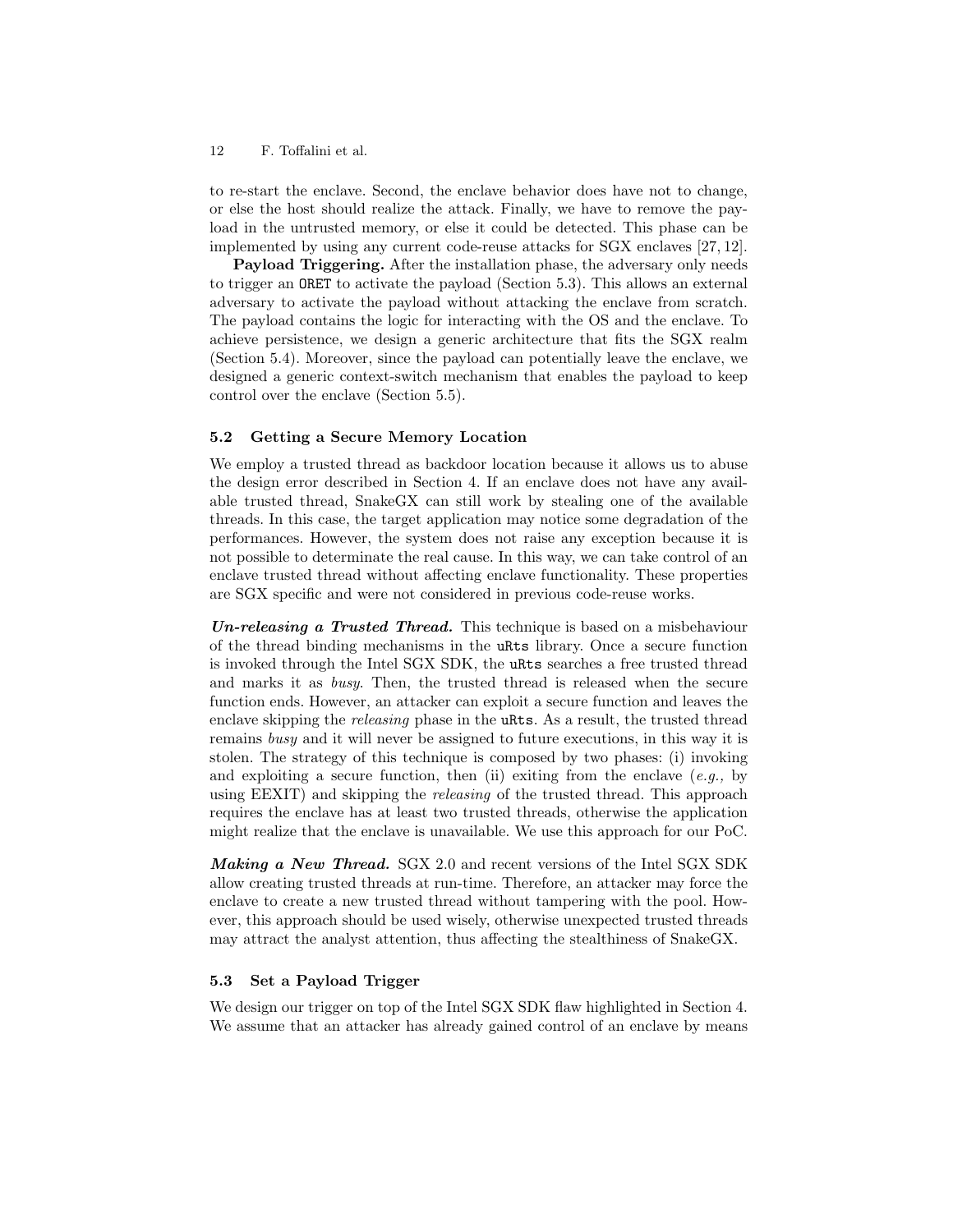of a code-reuse attack. Moreover, either the payload and the trigger must be tuned for the trusted thread under attack.

To install the trigger, the adversary has to mimic an OCALL such that the next ORET will activate the backdoor  $(i.e., a chain)$  instead of resuming the execution of a secure function. To achieve this goal, the adversary has to perform three main operations: (i) set a fake ocall context on the stack that satisfies the formal requirements as described in Section 4.2; (ii) call the function  $save$ xregs() (which is contained in tRts) to save extended process features, the function should take as an argument the xsave\_buff location of the fake ocall context previously copied; (iii) call the function update ocall lastsp() (which is contained in tRts) by passing the pointer to the fake ocall context. This function will set TLS last\_sp to the fake ocall\_context, thus simulating an OCALL.

This setting allows us to resume the payload execution by performing an ORET on the attacked trusted thread. More precisely, asm oret() will restore the context previously installed and it will activate the first gadget. By default, ocall context does not perform a pivot (*i.e.*, it does not set the rsp register). To bypass this issue, we used a pivot gadget that is contained in asm oret() function itself: mov rsp, rbp; pop rbp; ret. This gadget is present in any SDK version released so far, so it is a generic technique for SGX backdoors. We observed the same gadget also in Windows tRts. Therefore, the first instruction triggered by the fake ocall context is a pivot gadget. Then, we set the rbp to point to a fake stack inside the stolen thread. In this way, the ORET always pivots to the fake stack that contains the actual payload. Notice that this mechanism just pivots to the fake address indicated by the fake ocall context  $(i.e.,$  rbp). As such, an attacker only needs one fake ocall context that pivots to a fixed location. Then, she can just copy different fake stacks to the same location to activate different payloads.

#### 5.4 Backdoor Architecture

Figure 5 shows the payload architecture that we adopted for SnakeGX. This solution allows us to achieve payload persistence in an SGX enclave by only using the stack address space. By default, the Intel SGX SDK sets the stack size at 40KB, therefore, we design SnakeGX to fit this size. For the sake of simplicity, we describe the switching mechanism in Section 5.5.

As underlined in [46], classic code-reuse attacks  $(e.g., ROP)$  are designed to be one-shot. After executing a chain, it may be destroyed due to gadgets side effects. Therefore, we need a location to keep a backup of the structures used. According to this consideration, we split the stack address memory in four sections:

Fake Frame. SnakeGX requires a dedicated location for installing an ocall context. This structure is used to either perform the payload trigger and the context-switch (see Section 4). These features are crucial to implement a persistent backdoor in the SGX realm since classic techniques cannot be used.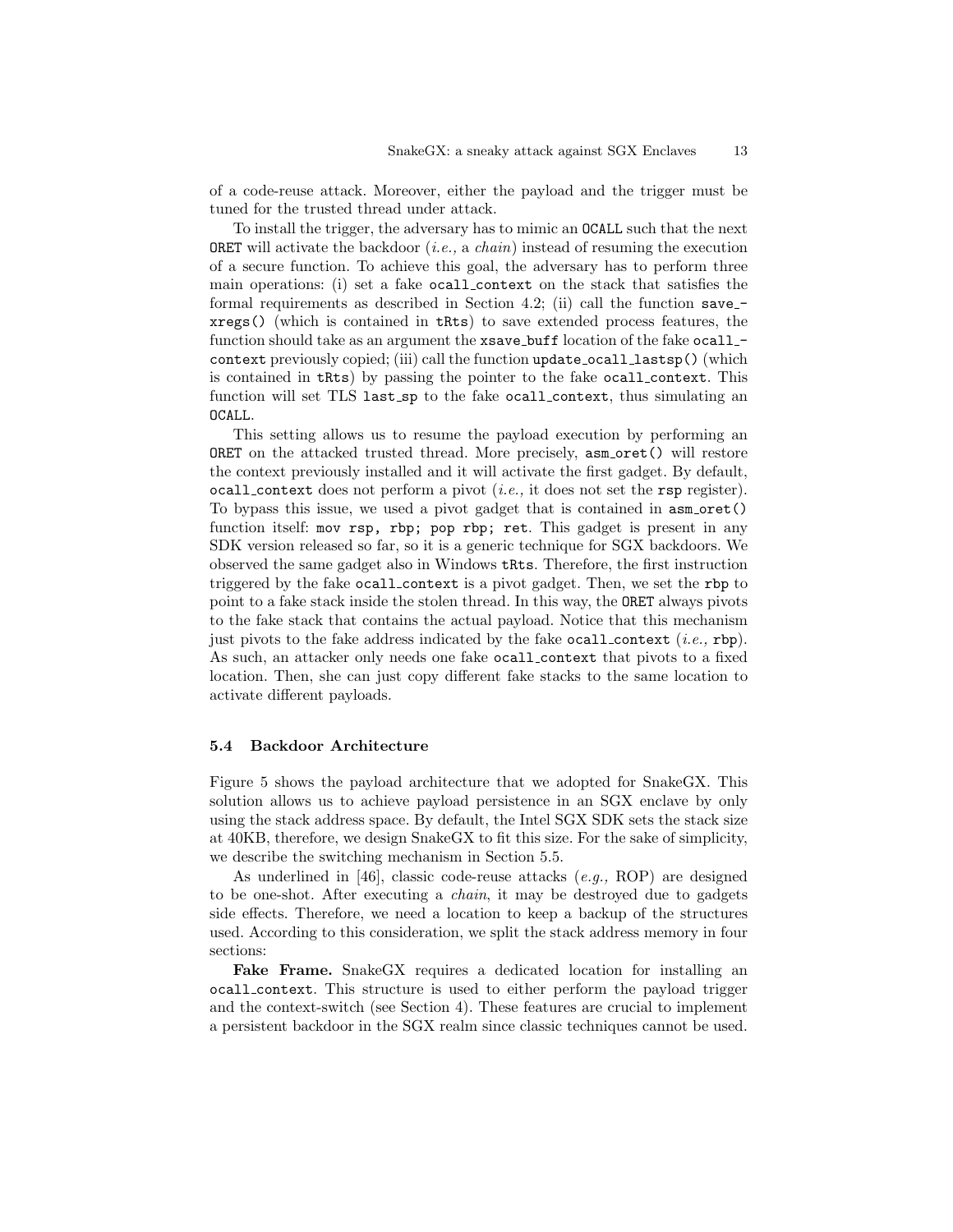

Fig. 5: Trusted thread stack after SnakeGX installation. The memory is split in four areas: FakeFrame, buffer, workspace, and backup. Moreover, the stack contains copies of  $B_c$ ,  $P_c$ , and  $R_c$ .

Buffer. This area contains temporary variables that are used by payloads. For instance, our PoC stores the previous data exfiltrated (see Section 6).

Workspace. The fake frame previously installed is tuned to pivot the execution to this location. Generally speaking, any payload is coped here before being executed.

Backup. This location contains a copy of all the structures needed by SnakeGX to work properly. After the SnakeGX installation, this location should not be overwritten.

Since the chains used may be destroyed after payload execution, we need a mechanism that brings SnakeGX to the initial state after the payload has been executed. More precisely, it has to make the payload available for future invocations. To achieve this goal, we use three *chains*: Boot Chain  $(B<sub>c</sub>)$ , Payload Chain  $(P_c)$ , and Reset Chain  $(R_c)$ . Each of them is formed by a fake stack that is maintained in the backup zone and moved in the workspace on demand:

**Boot Chain (B<sub>c</sub>).** This is the first chain that is triggered by the hook, its duties are: (i) copy  $P_c$  and  $R_c$  into the workspace, and (ii) pivot to  $P_c$ . This chain is usually quite short.

**Payload Chain (P<sub>c</sub>).** This contains the actual payload and is strictly enclave dependent. When the payload ends, it just pivots to  $R_c$ .

**Reset Chain**  $(R<sub>c</sub>)$ **.** This *chain* resets the payload inside the enclave and makes it ready for the next calls without the need of the installation phase. This is achieved with the following operations: (i) copy  $B_c$  into workspace, (ii) copy the ocall context in the fake frame, (iii) set TLS to point to ocall context.

After the execution of  $R_c$ , SnakeGX can be triggered again by a new ORET. The loop boot-payload-reset *chain*, along the architecture shown in Figure 5, is a simple framework that can be used by the adversaries to design their customized payload for SnakeGX.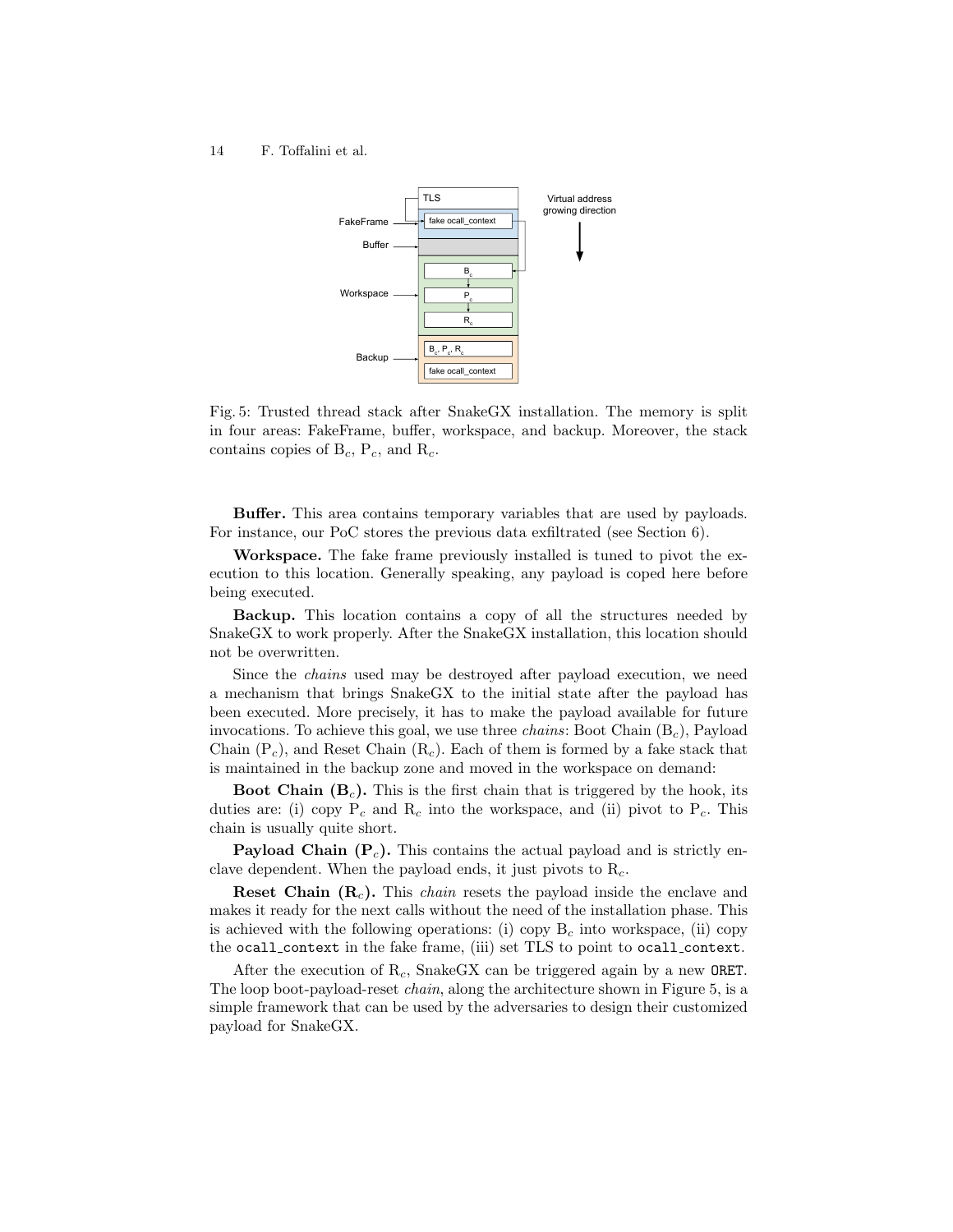## 5.5 Context-Switch

To allow SnakeGX to interact with the host OS, while maintaining the enclave control, we need to perform three operations: (S1) temporarily copy part of the payload outside, (S2) leave the enclave, and (S3) resume the execution inside the enclave. The first two operations are relatively simple: the Intel SGX SDK already provides standard routines  $(e.g., \text{memory})$  to move data outside the enclave. Moreover, it is possible to pivoting outside the enclave by abusing the EEXIT opcode (Section 2). On the contrary, resuming the enclave execution requires SnakeGX to invoke an EENTER opcode. However, it is not possible to arbitrarily jump inside an enclave (i.e., the entry point is fixed). Therefore, we abuse again of the Intel SGX SDK deign error described in Section 4.

To perform the context-switch, we split the payload in three chains, called outside-chain  $(O_c)$ , payload-one  $(P_1)$ , and payload-two  $(P_2)$ .  $O_c$  is the part of the payload copied in the untrusted memory, while  $P_1$  and  $P_2$  remain inside the enclave. During the context-switch, we execute  $P_1$ ,  $O_c$ , and  $P_2$ , consequently. More precisely, once  $P_1$  requires to interact with the host, it performs  $(S1)$  to prepare the  $O_c$  activation, installs a fake frame (Section 5.4), and prepares  $P_2$ in the workspace. At this point,  $P_1$  can perform  $(S2)$ : leave the enclave and pivot to  $O_c$ . When the operations in untrusted memory are terminated,  $O_c$  only needs to run an **ORET** that will activate  $P_2$  (S3). Finally,  $P_2$  can clean the traces left by  $O_c$  and continue the backdoor execution. It is possible to perform many context-switch by tuning the payload accordingly.

## 6 Experimental Evaluation

We evaluate the real impact of our framework against StealthDB [45], an opensource project that leverages on the SGX technology. We opted for StealthDB because it is a generic representation of our scenario, as we describe in Section 6.1. We split our evaluation in three parts: (i) a technical discussion of our use-case (Section 6.2), (ii) a measurement of the traces left (Section 6.3), and (iii) a discussion about the countermeasures (Section 6.4).

### 6.1 StealthDB

StealthDB [45] is a plugin for PostgreSQL [20] that uses Intel SGX enclaves to implement an encrypted database. This project is the ideal use-case for SnakeGX: StealthDB lifetime is bounded to PostgreSQL, thus we can rely on its enclaves as a secure save point for storing the payload and launching the attacks.

StealthDB uses a single SGX enclave to handle encrypted fields and operations that are performed inside the enclave itself. In this way, the database can securely save encrypted fields on disk, while the plain values are handled only inside the enclave. The encryption algorithm is AES-CTR with keys 128 bits long. These keys are sealed on the disk through the standard SGX features. A user can define multiple keys that are loaded on-demand inside the enclave, however,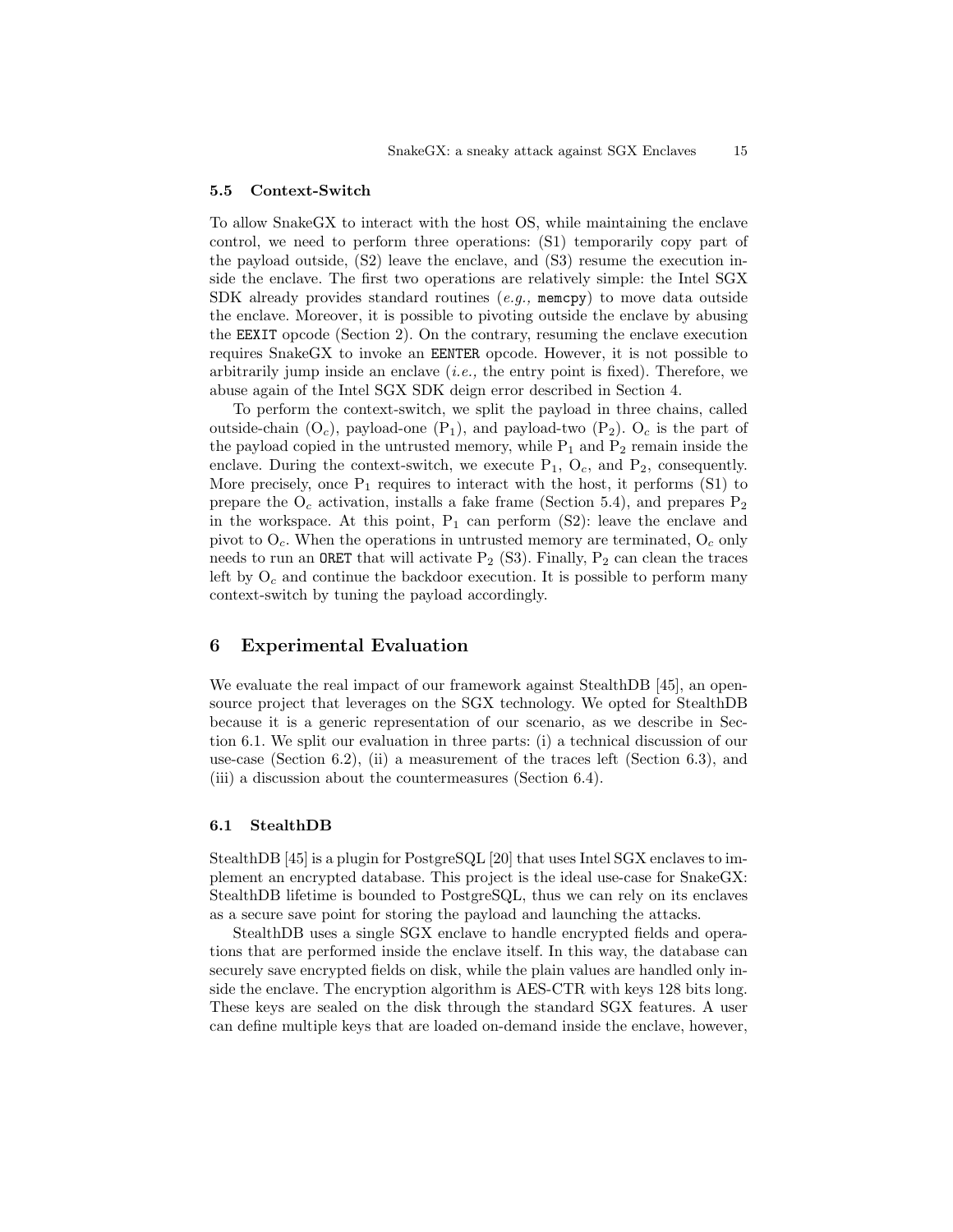the StealthDB enclave maintains in memory only a single key at a time. In this scenario, one-shot state-of-the-art techniques require multiple interactions to obtain all the keys. This approach leaves more copies of the payload in the memory, thus increasing the risk of being detected. Even if an adversary manages to obtain all the sealed keys, she still has to perform new attacks whenever a new key is generated. SnakeGX is able to understand when a new key is loaded and performs the exfiltration steps accordingly. In this way, the attacker transparently hides and activates complex logic that resides inside a trusted enclave.

#### 6.2 Use-Case Discussion

In this section, we discuss the properties of our PoC payload and some implementation details. For more technical details about our payload see Appendix A. Our setup is composed by an application that loads StealthDB enclave and performs the attacks. We extracted the gadgets for the chains by running ROPGadget [1] on the compiled enclave. As our threat model details in Section 3, we introduced a memory corruption vulnerability in StealthDB to simplify the payload delivery. We developed our data-only malware for SGX in a host OS running Linux with kernel 4.15.0 and Intel SGX SDK version 2.9.

We composed our PoC of three steps. First, the application starts and loads the enclave. Second, we exploit the enclave vulnerability and implant the payload. Third, we alternatively invoke normal secure functions and the backdoor. This shows that SnakeGX does not alter the normal enclave functionality. Once the backdoor is triggered, SnakeGX exfiltrates the keys only when the condition is satisfied. Without using SnakeGX, the adversary has to perform many attacks to achieve the same goal, which potentially leaves traces for an analyst. Moreover, SnakeGX avoids the burden of crafting new payloads at each exfiltration.

The Payload. Our payload shows three important features: (i) persistence, (ii) internal state, and (iii) context-switch. More precisely, the payload exfiltrates a key if and only if it changes. This is crucial in our threat model (Section 3), which assumes a non-compromised host, thus the attacker has to reduce unuseful actions. In fact, all the payload structures are kept inside the enclave, and an adversary only needs to trigger an ORET against the compromised thread. Once activated, the payload is able to self-check its status, and in case, leak the key. The payload is composed by three chains:

- $\mathbf{P}_1$  is the first payload to be activated. It checks if the key changed, and in case activates the exfiltration.
- $-$  **O** is the outside-chain that actually exfiltrates the key. It is temporary copied in the untrusted memory by  $P_1$ .
- $-$  **P**<sub>2</sub> is the second payload that is triggered by O after the exfiltration. The purpose of  $P_2$  is to wipe out all the temporary structures previously copied in the untrusted memory, i.e., O and the key.

From an external analyzer, all the structures  $(i.e., P_1, P_2, \text{ and } O)$  are always contained in the enclave when the payload is not activated. The only *chain*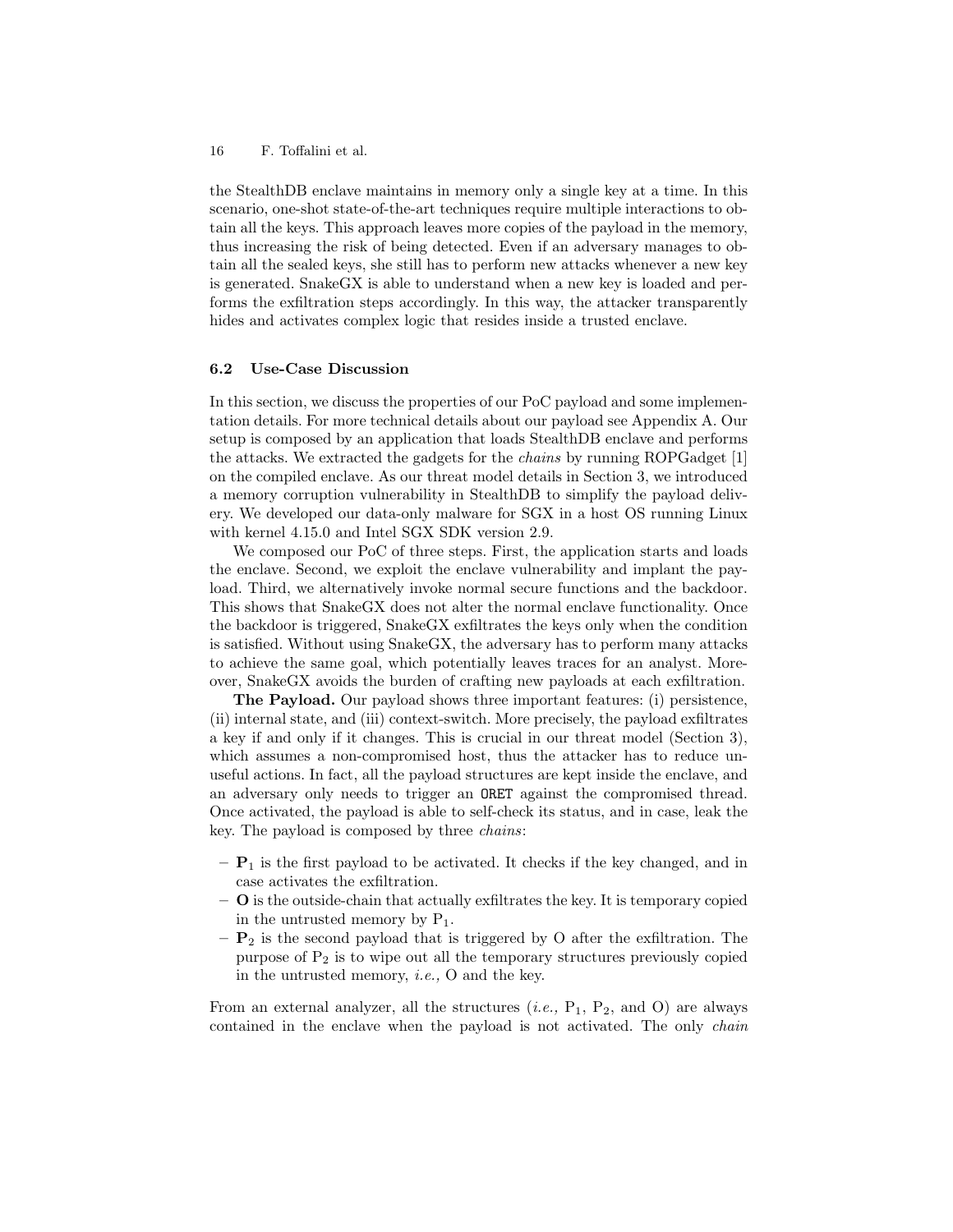temporary copied outside is  $O$ , but  $P_2$  cleans its traces. Moreover, to activate the payload, the attacker only needs to trigger an ORET instead of preparing complex code-reuse attacks. In Section 6.3, we measure and compare the traces of SnakeGX w.r.t. the state-of-the-art attacks.

Chains Composition. Our payload maintains an internal state and interacts with the host. To handle the state, the payload is able to perform a conditional pivoting by comparing the current key and a copy of the last key exfiltrated [40]. The conditional chain is implemented in  $P_1$ . Once the key changes,  $P_1$  will pivot to a *chain* that performs the exfiltration. Otherwise, the payload will pivot to another *chain* that simply resumes the normal enclave behavior. We describe the gadgets used to perform conditional pivoting in Appendix B. The interaction with the OS, instead, requires two types of chains: some that run inside the enclave (*i.e.*,  $P_1$  and  $P_2$ ), and others that run outside (*i.e.*, O). Table 2 shows some statistics about chains composition. The chains inside the enclave are entirely composed by gadgets from the  $\texttt{tkts}$ . More precisely,  $P_1$  and  $P_2$  invokes 27 and 13 functions such as memcpy(), and update\_ocall\_lastsp(), respectively. In terms of memory,  $P_1$  and  $P_2$  occupy 2816 and 1232 byes, respectively. The chain O, instead, is composed by classic gadgets from libc. More precisely, O is composed by 20 small standard gadgets. The internal ecosystem of tRts, and the libc in Linux systems, provide enough gadgets and functions to create useful payloads. We describe the gadgets used for these chains in Appendix C.

|                | Chain $\#$ fnc/sys $\#$ gadgets size [B] |    |      |
|----------------|------------------------------------------|----|------|
| $P_1$          | 27                                       | 23 | 2816 |
| P <sub>2</sub> | 13                                       |    | 1232 |
| 0              |                                          | 20 | 312  |
| sum            | 14                                       | 50 | 4360 |

Table 2: Statistics of the gadgets used for the payload.

### 6.3 Trace Measurements

We analyze our PoC and measure the advantages SnakeGX introduces. We recall that our threat model assumes a weak adversary which has no control of the host, and therefore, she has to improve her stealthiness. To perform the same goal of our PoC by using state-of-the-art one-shot attacks [12], an attacker has to leave in the untrusted memory around  $4KB$  of structures (*i.e.*,  $P_1$ ,  $P_2$  and O). These traces can be found by using previous results already shown in the literature [42, 32, 25, 22]. Moreover, their identification results even simpler since they use peculiar structures such as sgx\_exception\_info\_t (see Appendix A). On the contrary, SnakeGX requires only one ORET to trigger the payload. In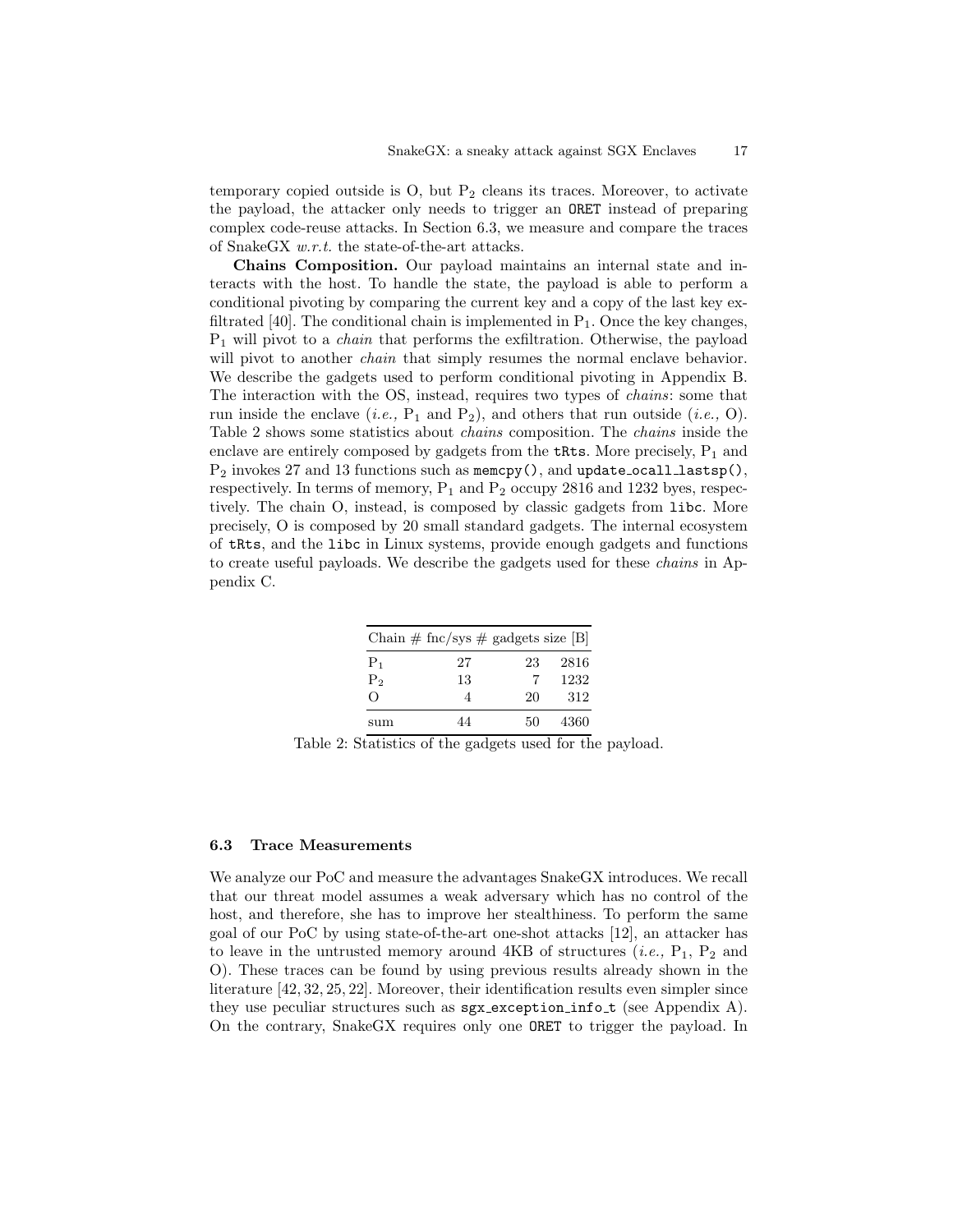particular, our PoC implements an ORET by using only 4 gadgets and leaving a negligible footprint of 56 byes in memory. As a result, the trigger used by SnakeGX is able to activate payloads arbitrary complex by leaving a minimal footprint.

## 6.4 Countermeasures

SnakeGX poses new challenges for forensic investigators and backdoor analysts as well as for experienced reverse engineers. The current state-of-the-art tools cannot detect and dissect this new threat. It is necessary to develop new tools and techniques for the detection and possibly the prevention of threats affecting SGX and similar technologies. Here, we discuss some possible directions for the detection that can be used to observe the presence of SnakeGX in a system. Moreover, we analyze how the current state-of-the-art defenses can mitigate our attack and which future research lines can be taken. This is not a comprehensive study and we leave this part for future work. We hope this research paves the way for new works in the malware analysis field.

Memory Forensic Analysis. SnakeGX is an infector of legitimate enclaves and is by definition stealthier. This means that any form of memory forensics is no more possible. The memory of the enclave cannot be inspected. As explained in Section 2, SGX makes impossible to read memory pages that belong to an enclave. Any attempts at reading such pages will result in a fake value 0xFF. Another possible approach is to use new attacks based on microcode flaws [14] or fault injections [29] to dump an enclave content. Alternatively, it is possible to use side-channel attacks to infer specific enclave manipulations, as discussed in [31]. It should also be pointed out that it is still possible to retrieve uRts information. For instance, we could compare the number of trusted threads in uRts and the number of trusted threads in the ELRANGE structure. An inconsistency will bring to clues regarding the state of that enclave.

Sandboxes. Recently, researchers proposed sandboxes to reduce the interaction of a malware-enclave and the system [48]. These solutions are designed for systems that cannot assess the origin of an enclave beforehand, thus they do not trust it. These defenses can, in principle, reduce the attack surface of SnakeGX. However, since we target only systems that host known and trusted enclaves, we do not expect sandboxes in place. In the worst case, we can still detect the presence of a sandbox by probing the process  $(i.e.,$  through a syscall) and interrupt the attack.

Syscalls Trace. Even though the payload is hidden from reading, it is still possible to analyze the syscall interaction of the outside-chains. This approach has been extensively studied and it is quite common in the field of malware analysis. Researchers may design a tracer and superficially focus on the interaction with the enclave. For instance, this tool may spot that SnakeGX generated a file operation that did not appear in previous interactions. In this way, analysts can infer the behaviour of the code inside the enclave.

Control Flow Integrity Checks. Control Flow Integrity checks (CFI) are strong weapons already used in standard programs to mitigate code-reuse at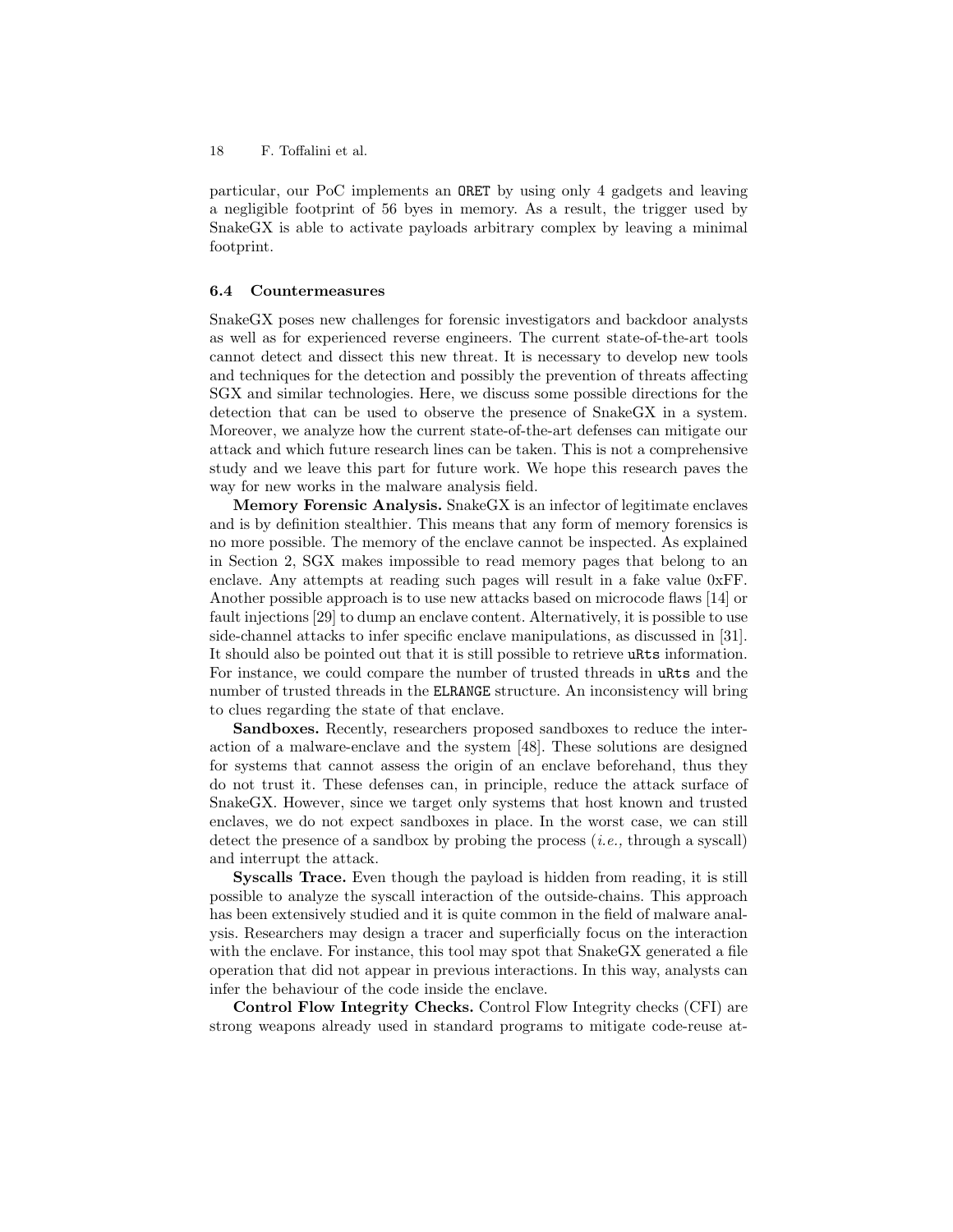tacks. Such mechanisms rely on different strategies to force a program to execute only valid paths at run-time. In the current enclave implementation, the system relies on classic stack canary to avoid buffer overflow. However, Lee et al. [27] discussed a technique to bypass such protection. Other non-standard systems, such as SGX Shield [39], implement a custom CFI to mitigate these issues. However, Biondo et al. [12] managed to bypass their protection too. So far, there are not effective defenses against code-reuse attacks in the context of enclaves. This approach might raise the bar for attackers who would attempt to deploy SnakeGX or to perform code-reuse attacks in general.

Detecting Fake Structures. SnakeGX exploits the possibility to craft fake structures that are used in critical tRts functions, i.e., ocall context. We deeply analyzed this issues and proposed mitigation strategies in Section 4.4.

## 7 Discussion

Here, we discuss various aspects of SnakeGX generalization.

### 7.1 SnakeGX Portability

The current implementation of SnakeGX is based on a specific version of the Intel SGX SDK, for a specific application and operating system. In this section, we study the portability of our PoC and show the approach is generic and can be easily adapted to other SDKs and OSs. Recently, new SGX frameworks were released on the market, or research prototypes, to provide an abstraction layer that simplifies the enclave development. In particular, projects such as Open Enclave [28], Google Asylo [21], and SGX Shield [11] use the standard Intel SGX SDK to perform host interaction (*i.e.*,  $OCALL/ORET$ ), thus inheriting the same limitations described in Section 4. From our point of view, we can implant SnakeGX in any enclave developed with these frameworks if they follow our threat model assumptions (Section 3). We also analyzed the Intel SGX SDK for Windows, in which we found and tested the same flaw described in our work. Finally, the standard tRts libraries contain all the gadgets used in our PoC. In general, SnakeGX can potentially affect enclaves developed on different SDKs as long as: (i) they are abstraction layers of the Intel SGX SDK, or (ii) they use a host interaction that relies on unprotected structures like ocall context. In this paper, we proposed an instance of SnakeGX targeting StealthDB on Linux. However, the idea is generic and the persistence, stateful, and contextswitch properties can be found and achieved also in other OSs and popular SDKs based on the Intel one.

## 7.2 Persistence Offline

SnakeGX maintains persistence in memory as long as the host enclave is loaded. This is similar to what Vogl et al. [46] have shown with "Chuck". In their proof of concept they achieved persistence on the running system. Their ROP rootkit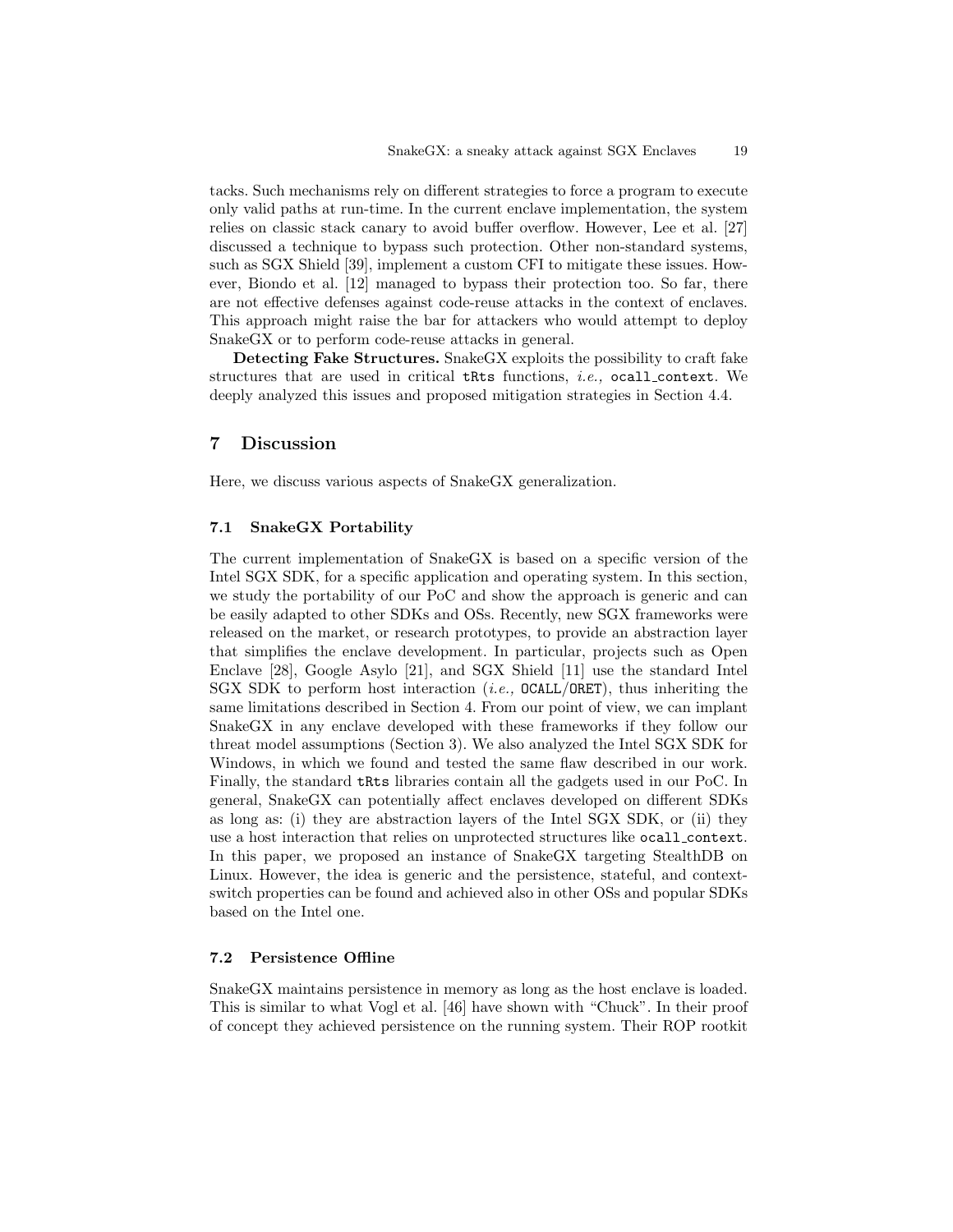did not survive after reboot. In our scenario, SnakeGX may achieve a more complete persistence by exploiting the sealing mechanism. In this case, the malicious payload would not be affected if the enclave is restarted. This sealing mechanism is a common SGX practice. It saves the enclave state  $(i.e.,$  its data) before the enclave shuts down. If the victim enclave has a loophole in the restoring phase, this could be exploited to inject SnakeGX again after a reboot. However, this is strictly enclave-dependent and therefore we did not include in our discussion and it is left for the future.

### 7.3 SnakeGX 32bit

In this paper, we designed our PoC for 64bit architectures. However, Intel SGX supports also 32bit code to run in enclaves. From our point of view, the main difference between 32bit and 64bit is the calling convention. Therefore, the techniques we discussed and used for SnakeGX are still valid and can be easily ported to 32bit applications.

## 8 Related Work

SnakeGX combines properties from different research areas. Here, we discuss the difference with classic malware-enclaves works (Section 8.1), memory corruption errors (Section 8.2) and data-only- malware (Section 8.3).

### 8.1 Enclaves as Malware

SnakeGX implants a malware  $(i.e., a$  backdoor) in a legit enclave. Researchers already investigated SGX isolation properties as malware container in previous works [4, 5, 19, 33, 38, 36, 37]. However, all these approaches require the introduction of a new enclave in the system. The main issue of this approach is that an unexpected enclave can be detected and, consequently, attract analysts' attentions. On the contrary, SnakeGX hides its presence in a running and legitimate enclave thus proposing a new approach for malware-enclave.

Nguyen et al. [30] proposed EnGarde, which is an enclave loader that checks whether the enclave matches a set of predefined policies in order to avoid loading potentially dangerous code. In this way, it is no more possible to introduce a new malicious enclave in the system. However, once an enclave is loaded, it follows standard SGX specification and SnakeGX can take control of it if its assumptions are satisfied.

To mitigate malware-enclaves, Weiser et at. introduced SGXJail [48], which is the first sandbox for untrusted enclaves. In their scenario, the authors assume that a malicious enclave is developed on purpose and then deployed in a machine without being inspected (*e.g.*, the enclave is shipped as encrypted). Once installed, the malicious enclave can launch several attacks,  $e.g.,$  leak information, compromise the host. SGXJail restricts the enclave interaction by mean of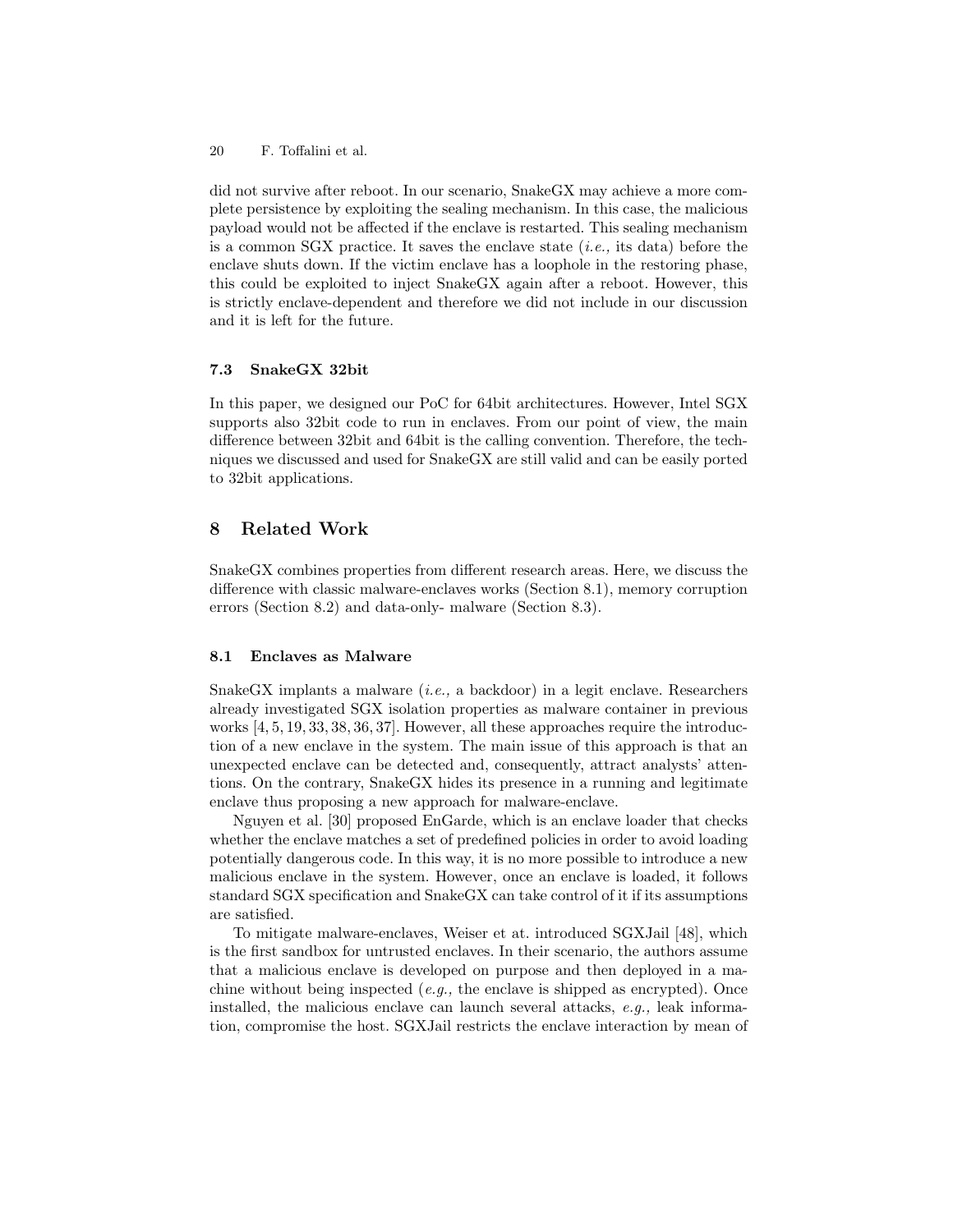a sandboxed process with a very narrowed number of syscalls enabled. In principle, the design of SGXJail reduces the attack surface of SnakeGX. However, since we attack only trusted enclaves  $(i.e.,$  enclaves that were verified beforehand), we consider reasonable not to assume sandboxes in place. In addition, we can implement a sandbox detection to avoid the infection, *i.e.*, we can probe the host process by running specific syscalls during the installation phase and, in case, interrupt the attack.

### 8.2 Memory Corruption

SGX applications are not immune to flaws that may lead to memory corruption attacks. In this scenario, the attacker can use classic exploitation techniques. However, it is important to underline that the SGX isolation by default complicates the exploitation phase. In this hostile environment, Lee et al. [27] developed Dark-ROP, a technique to gain information about the enclave to build a successful attack. The work of Lee et al. [27] forces a victim enclave to crash and restart many times to look up the gadgets and build the ROP-chains. Their strategy is reasonable since they assume the entire host as compromised, and therefore, the adversary has no need to hide its presence. An optimized strategy has been proposed by Biondo et al. [12], in which they assume a non-compromised host. The goal of Biondo is to gain control of the enclave in a single iteration. However, as we discussed in Section 6.3, the strategy of Biondo leaves a certain amount of traces that can be detected. SnakeGX, instead, improves its stealthiness by permanently injecting a backdoor in the enclave. As a result, SnakeGX just needs an ORET to activate payloads arbitrary complex. This increases the stealthiness of our attack in case of a non-compromised host. To achieve our goal, we overcame new challenges, such as persistence in an enclave by solely using code-reuse attacks and expanding the data-only malware model by proposing new techniques. To the best of our knowledge, these novel challenges have not been discussed and solved for SGX technology before.

Other works in the literature investigated memory integrity mechanisms for SGX enclaves. Dmitrii et al. implemented SGXBounds [26]. This tool instruments enclave code to mitigate memory corruption errors. Unfortunately, SGXBounds has been developed only for SCONE [10], which is a project that enforces Docker containers by using small enclaves. Schuster et al. describe VC3 [35], which is a Map-Reduce framework based on SGX. Since VC3 takes custom software as an input, the authors developed a set of static-code checks to limit memory corruption issues. To reduce memory corruptions flaws, Wang et al. [47] described a Rust environment for SGX. However, as underlined by the authors, even with a framework written in a safe programming language we cannot solve all the memory corruption issues. Shih et al. [41] proposed T-SGX, which reduces the amount of information gathered from enclave crashes and limited the impact of attacks like Dark-ROP. SnakeGX, however, is a generic framework that can rely on any code-reuse attack for SGX enclaves. For instance, Van Bulck et al. [44] conducted a systematic study of the memory errors in the SGX run-time libraries and they found several flaws in different projects. Cloosters et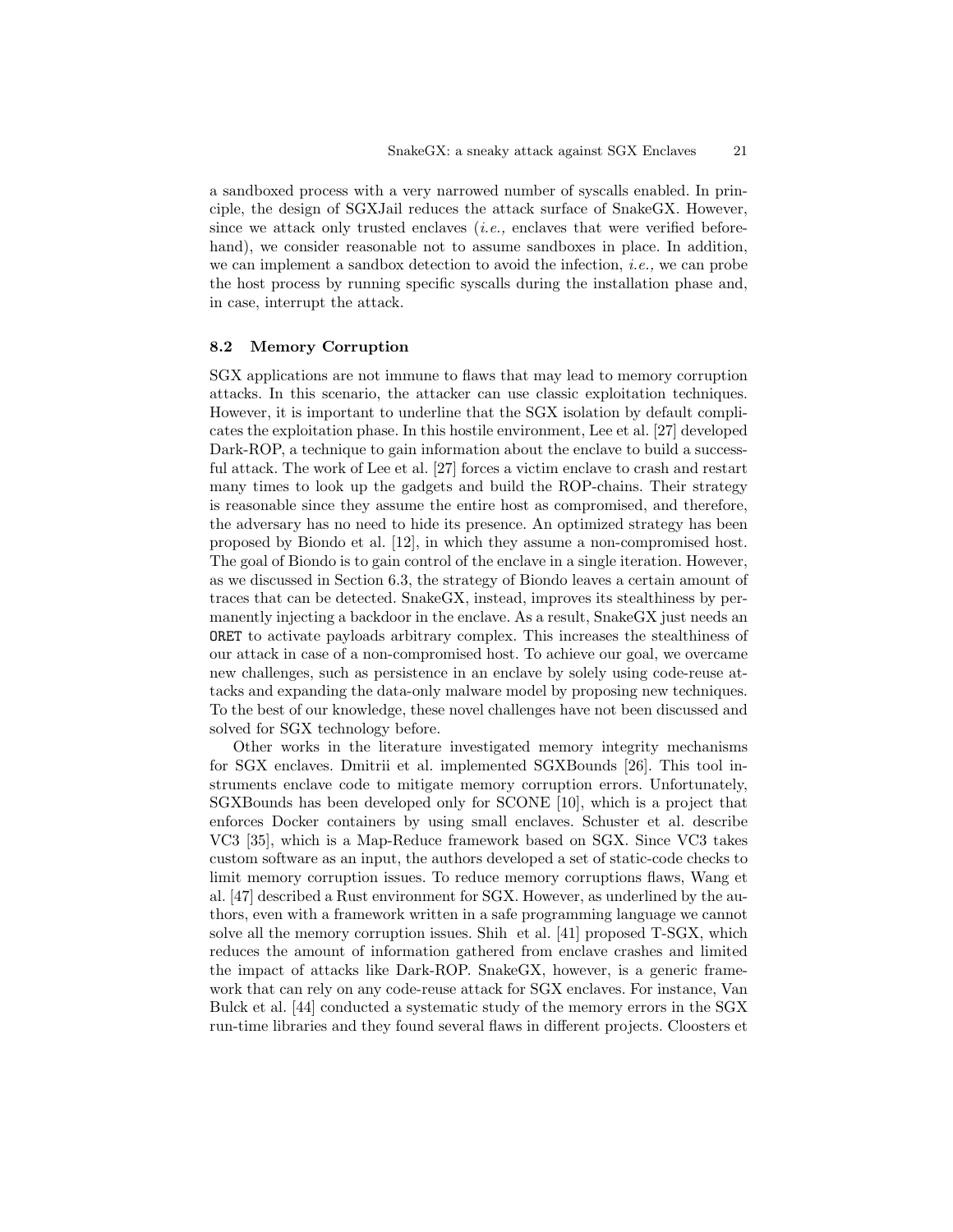al. [17] proposed TeeRex, an automatic analyzer for memory corruption errors in enclaves. All these defensive works show a limitation in the SGX design. This technology shields all the threats from the outside but has almost no protections to harden a flawed application running inside the enclave. Unfortunately, all the proposed defensive solutions are not ready for a real production deployment and do not entirely solve the problem. In many cases they can be bypassed and, at the moment, there are code-reuse attacks [12, 27] able to disarm standard and additional SGX memory-integrity mechanisms.

#### 8.3 Data-only Malware

Data-only malware is any malicious payload that does not introduce or change any existing code into the system [46]. Data-only malware are based on codereuse techniques such as ROP and JOP, and can hijack the control flow of the target application. This is possible by exploiting a vulnerability and crafting a specific payload. The payload implementing the malicious functionality is usually "one-shot". The first data-only malware proposed by Hund et al. [24] and Chen et al. [16] managed to bypass state-of-the-art protections and they were based on ROP and JOP techniques, respectively. However, both works lack of persistence. This means that if the attacker wants to repeat the same action, she needs to exploit again the same vulnerability. The concept of persistence for data-only malware and more in general for code-reuse attacks has been discussed and solved by Vogl et al. [46] for the x86 architecture. They proposed "Chuck" the first persistent data-only (ROP) rootkit. However, the solutions used in Chuck cannot be transparently adapted to the SGX realm, and therefore, we expanded their work and introduced novel techniques to have a data-only malware for SGX. Our contributions are described in Section 5.

## 9 Conclusion

Recent code-reuse attacks against SGX enclaves can exfiltrate secrets without depending on compromised OSs. This scenario opens new possibilities in which the OS can inspect the memory and identify the intrusion as well. Furthermore, analyzing the state-of-the-art of code-reuse techniques for SGX, we realized that current memory-forensic results can find traces of the attack.

With this in mind, we proposed a new stealthy code-reuse attack that minimizes its presence against a healthy OS. Our intuition is to implant a backdoor inside the victim enclave. Consequently, an adversary just needs a minimal trigger without repeating the attack from scratch. We implemented our idea in SnakeGX, which is a framework to install backdoors in SGX enclaves that behave like additional secure functions. SnakeGX extends and adapts to the strict SGX environment the concepts of data-only malware [46]. In particular, SnakeGX has a reliable context-switch mechanism based on a newly discovered design error of the Intel Software Development Kit for SGX, which we reported to Intel.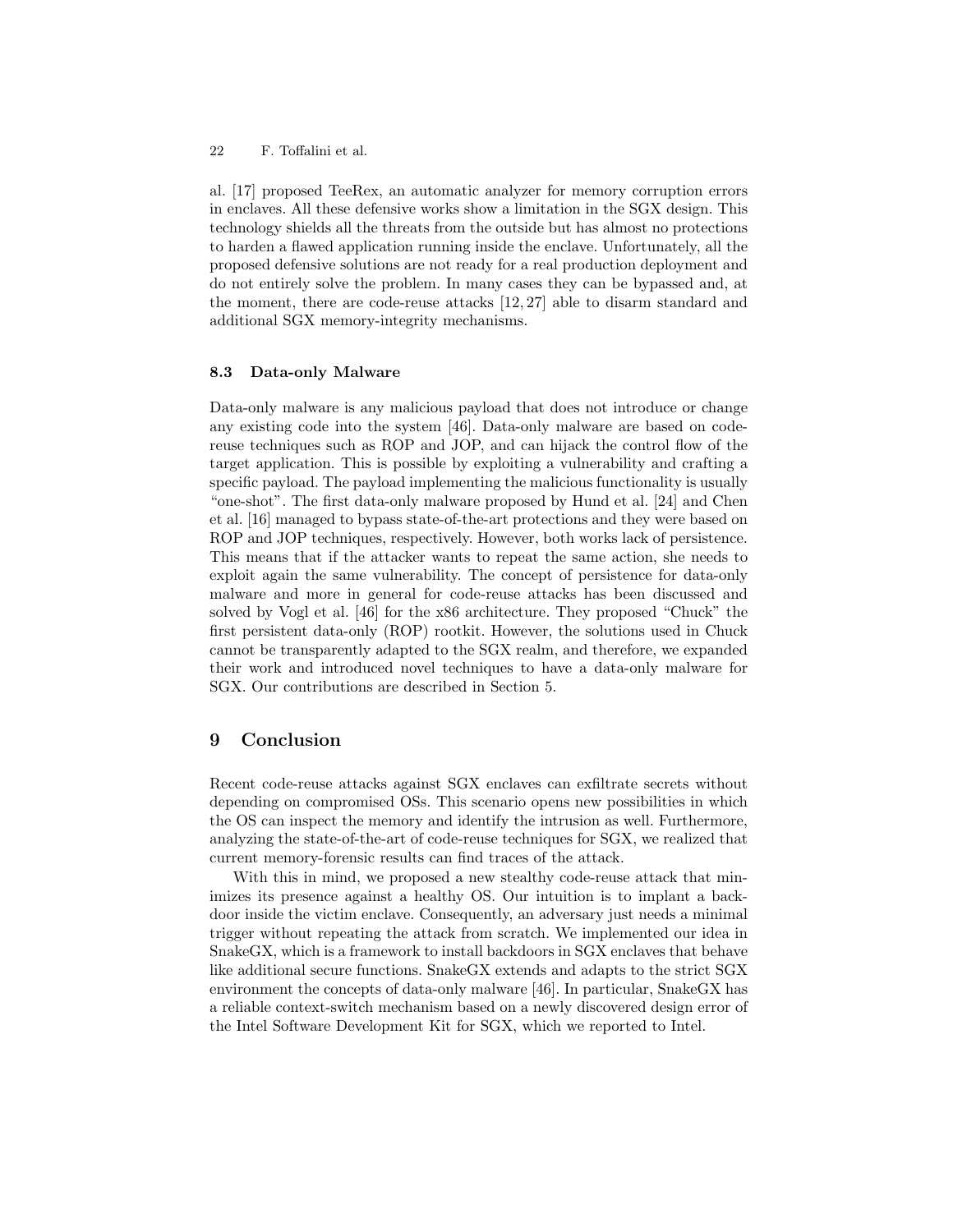We evaluated our findings against StealthDB, an open-source project that implements an encrypted database. Our experiments show that we can reduce the memory footprint of the payload while preserving the enclave functionality. Our proof-of-concept is publicly available for the community<sup>4</sup>.

Acknowledgments. We would thank Lorenzo Cavallaro and Fabio Pierazzi for the fruitful discussions and insights. We would also thank the anonymous reviewers for their valuable comments.

## References

- 1. Ropgadget gadgets finder and auto-roper. https://github.com/ JonathanSalwan/ROPgadget (2011), last access March 2020
- 2. Intel® software guard extensions (intel®sgx) developer guide. https: //download.01.org/intel-sgx/linux-2.1.3/docs/Intel\\_SGX\\_Developer\ \_Guide.pdf (2013), last access June 2020
- 3. Intel <sup>R</sup> software guard extensions programming reference. https://software. intel.com/sites/default/files/managed/48/88/329298-002.pdf (2013), last access June 2020
- 4. Thoughts on intel's upcoming software guard extensions (part 1). http://theinvisiblethings.blogspot.com/2013/08/ thoughts-on-intels-upcoming-software.html (2013), last access November 2018
- 5. Thoughts on intel's upcoming software guard extensions (part 2). http://theinvisiblethings.blogspot.com/2013/09/ thoughts-on-intels-upcoming-software.html (2013), last access November 2018
- 6. Technology preview: Private contact discovery for signal. https://signal.org/ blog/private-contact-discovery/ (2017), last access November 2018
- 7. Intel architecture instruction set extensions programming reference. https: //software.intel.com/sites/default/files/managed/b4/3a/319433-024. pdf?\_ga=1.118002441.1853754838.1418826886 (2018), last access November 2018
- 8. Sgx-tor. https://github.com/kaist-ina/SGX-Tor (2018), last access November 2018
- 9. Awesome sgx open source projects. https://github.com/Maxul/ Awesome-SGX-Open-Source (2019), last access June 2020
- 10. Arnautov, S., Trach, B., Gregor, F., Knauth, T., Martin, A., Priebe, C., Lind, J., Muthukumaran, D., O'Keeffe, D., Stillwell, M.L., Goltzsche, D., Eyers, D., Kapitza, R., Pietzuch, P., Fetzer, C.: SCONE: Secure linux containers with intel SGX. In: 12th USENIX Symposium on Operating Systems Design and Implementation (OSDI 16). pp. 689–703. USENIX Association, Savannah, GA (2016), https://www.usenix.org/conference/osdi16/ technical-sessions/presentation/arnautov
- 11. Baumann, A., Peinado, M., Hunt, G.: Shielding applications from an untrusted cloud with haven. ACM Transactions on Computer Systems (TOCS) 33(3), 8 (2015)

 $^4$  SnakeGX's source code is available at  $\texttt{https://github.com/tregua87/snakegx}.$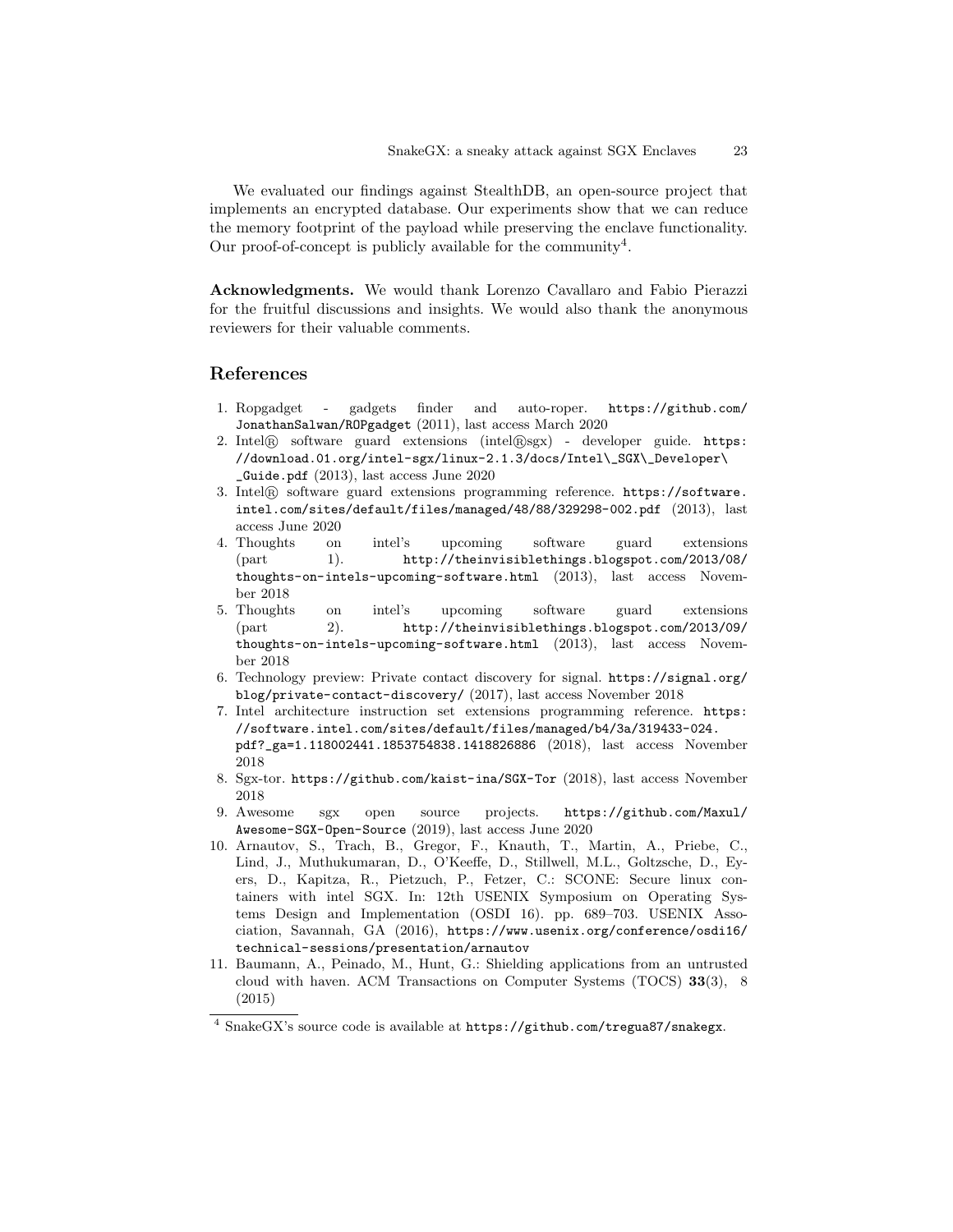- 24 F. Toffalini et al.
- 12. Biondo, A., Conti, M., Davi, L., Frassetto, T., Sadeghi, A.R.: The guard's dilemma: Efficient code-reuse attacks against intel sgx. In: Proceedings of 27th USENIX Security Symposium (2018)
- 13. Bletsch, T.: Code-reuse Attacks: New Frontiers and Defenses. Ph.D. thesis (2011), aAI3463747
- 14. Bulck, J.V., Minkin, M., Weisse, O., Genkin, D., Kasikci, B., Piessens, F., Silberstein, M., Wenisch, T.F., Yarom, Y., Strackx, R.: Foreshadow: Extracting the keys to the intel SGX kingdom with transient out-of-order execution. In: 27th USENIX Security Symposium (USENIX Security 18). p. 991–1008. USENIX Association, Baltimore, MD (Aug 2018), https://www.usenix.org/conference/ usenixsecurity18/presentation/bulck
- 15. Checkoway, S., Shacham, H.: Iago attacks: Why the system call api is a bad untrusted rpc interface. SIGARCH Comput. Archit. News 41(1), 253–264 (Mar 2013). https://doi.org/10.1145/2490301.2451145, http://doi.acm.org/10.1145/ 2490301.2451145
- 16. Chen, P., Xing, X., Mao, B., Xie, L.: Return-oriented rootkit without returns (on the x86). In: International Conference on Information and Communications Security. pp. 340–354. Springer (2010)
- 17. Cloosters, T., Rodler, M., Davi, L.: Teerex: Discovery and exploitation of memory corruption vulnerabilities in SGX enclaves. In: 29th USENIX Security Symposium (USENIX Security 20). USENIX Association, Boston, MA (Aug 2020), https: //www.usenix.org/conference/usenixsecurity20/presentation/cloosters
- 18. Costan, V., Devadas, S.: Intel sgx explained. IACR Cryptology ePrint Archive 2016, 86 (2016)
- 19. Davenport, S., Ford, R.: Sgx: the good, the bad and the downright ugly. Virus Bulletin p. 14 (2014)
- 20. Drake, J.D., Worsley, J.C.: Practical PostgreSQL. " O'Reilly Media, Inc." (2002)
- 21. Google: Asylo. https://github.com/google/asylo (2018), last access March 2020
- 22. Graziano, M., Balzarotti, D., Zidouemba, A.: Ropmemu: A framework for the analysis of complex code-reuse attacks. In: Proceedings of the 11th ACM on Asia Conference on Computer and Communications Security. pp. 47–58. ASIA CCS '16, ACM, New York, NY, USA (2016). https://doi.org/10.1145/2897845.2897894, http://doi.acm.org/10.1145/2897845.2897894
- 23. Hähnel, M., Cui, W., Peinado, M.: High-resolution side channels for untrusted operating systems. In: 2017 USENIX Annual Technical Conference (USENIX ATC 17). pp. 299–312. USENIX Association, Santa Clara, CA (2017), https://www. usenix.org/conference/atc17/technical-sessions/presentation/hahnel
- 24. Hund, R., Holz, T., Freiling, F.C.: Return-oriented rootkits: Bypassing kernel code integrity protection mechanisms. In: USENIX Security Symposium. pp. 383–398 (2009)
- 25. Kittel, T., Vogl, S., Kirsch, J., Eckert, C.: Counteracting data-only malware with code pointer examination. In: International Symposium on Recent Advances in Intrusion Detection. pp. 177–197. Springer (2015)
- 26. Kuvaiskii, D., Oleksenko, O., Arnautov, S., Trach, B., Bhatotia, P., Felber, P., Fetzer, C.: Sgxbounds: Memory safety for shielded execution. In: Proceedings of the Twelfth European Conference on Computer Systems. pp. 205–221. EuroSys '17, ACM, New York, NY, USA (2017). https://doi.org/10.1145/3064176.3064192, http://doi.acm.org/10.1145/3064176.3064192
- 27. Lee, J., Jang, J., Jang, Y., Kwak, N., Choi, Y., Choi, C., Kim, T., Peinado, M., Kang, B.B.: Hacking in darkness: Return-oriented programming against secure enclaves. In: USENIX Security. pp. 523–539 (2017)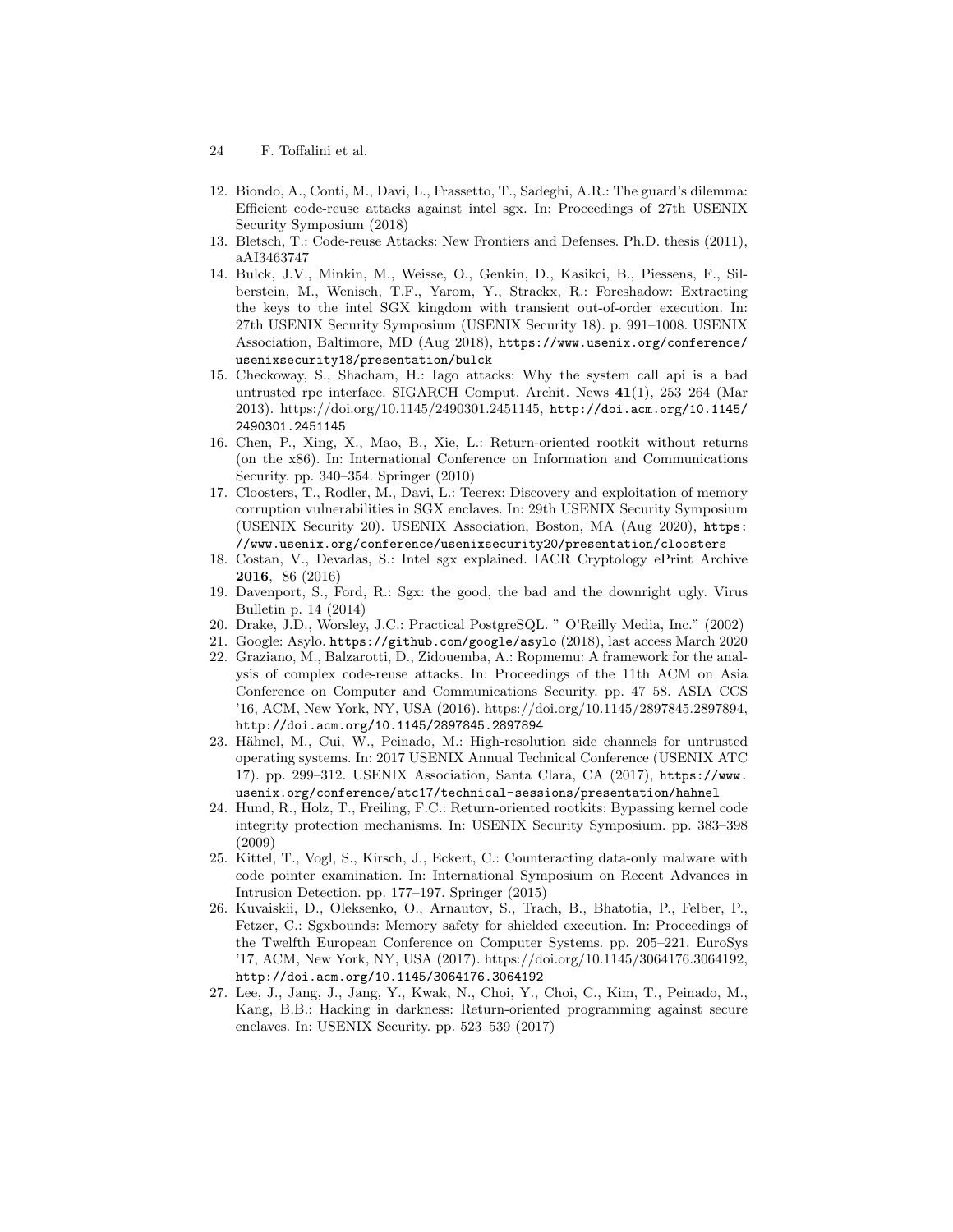- 28. Microsoft: Open enclave sdk. https://openenclave.io/sdk/ (2019), last access March 2020
- 29. Murdock, K., Oswald, D., Garcia, F.D., Van Bulck, J., Gruss, D., Piessens, F.: Plundervolt: Software-based fault injection attacks against intel sgx. In: Proceedings of the 41st IEEE Symposium on Security and Privacy (S&P'20) (2020)
- 30. Nguyen, H., Ganapathy, V.: Engarde: Mutually-trusted inspection of sgx enclaves. In: 2017 IEEE 37th International Conference on Distributed Computing Systems (ICDCS). pp. 2458–2465 (June 2017). https://doi.org/10.1109/ICDCS.2017.35
- 31. Oleksenko, O., Trach, B., Krahn, R., Silberstein, M., Fetzer, C.: Varys: Protecting SGX enclaves from practical side-channel attacks. In: 2018 USENIX Annual Technical Conference (USENIX ATC 18). pp. 227–240. USENIX Association, Boston, MA (2018), https://www.usenix.org/conference/atc18/ presentation/oleksenko
- 32. Polychronakis, M., Keromytis, A.D.: Rop payload detection using speculative code execution. In: 2011 6th International Conference on Malicious and Unwanted Software. pp. 58–65. IEEE (2011)
- 33. van Prooijen, J.: The design of malware on modern hardware. Tech. rep. (2016)
- 34. Rozas, C.: Intel <sup>R</sup> software guard extensions (intel <sup>R</sup> sgx) (2013)
- 35. Schuster, F., Costa, M., Fournet, C., Gkantsidis, C., Peinado, M., Mainar-Ruiz, G., Russinovich, M.: Vc3: Trustworthy data analytics in the cloud using sgx. In: Security and Privacy (SP), 2015 IEEE Symposium on. pp. 38–54. IEEE (2015)
- 36. Schwarz, M., Lipp, M.: When good turns evil: Using intel sgx to stealthily steal bitcoins. Black Hat Asia (2018)
- 37. Schwarz, M., Weiser, S., Gruss, D.: Practical enclave malware with intel SGX. CoRR abs/1902.03256 (2019), http://arxiv.org/abs/1902.03256
- 38. Schwarz, M., Weiser, S., Gruss, D., Maurice, C., Mangard, S.: Malware guard extension: Using sgx to conceal cache attacks. In: International Conference on Detection of Intrusions and Malware, and Vulnerability Assessment. pp. 3–24. Springer (2017)
- 39. Seo, J., Lee, B., Kim, S.M., Shih, M.W., Shin, I., Han, D., Kim, T.: Sgx-shield: Enabling address space layout randomization for sgx programs. In: NDSS (2017)
- 40. Shacham, H.: The geometry of innocent flesh on the bone: Return-into-libc without function calls (on the x86). In: Proceedings of the 14th ACM Conference on Computer and Communications Security. pp. 552–561. CCS '07, ACM, New York, NY, USA (2007). https://doi.org/10.1145/1315245.1315313, http://doi.acm.org/10. 1145/1315245.1315313
- 41. Shih, M.W., Lee, S., Kim, T., Peinado, M.: T-sgx: Eradicating controlled-channel attacks against enclave programs. In: Proceedings of the 2017 Annual Network and Distributed System Security Symposium (NDSS), San Diego, CA (2017)
- 42. Stancill, B., Snow, K.Z., Otterness, N., Monrose, F., Davi, L., Sadeghi, A.R.: Check my profile: Leveraging static analysis for fast and accurate detection of rop gadgets. In: International Workshop on Recent Advances in Intrusion Detection. pp. 62–81. Springer (2013)
- 43. che Tsai, C., Porter, D.E., Vij, M.: Graphene-sgx: A practical library OS for unmodified applications on SGX. In: 2017 USENIX Annual Technical Conference (USENIX ATC 17). pp. 645–658. USENIX Association, Santa Clara, CA (2017), https://www.usenix.org/conference/atc17/technical-sessions/ presentation/tsai
- 44. Van Bulck, J., Oswald, D., Marin, E., Aldoseri, A., Garcia, F.D., Piessens, F.: A tale of two worlds: Assessing the vulnerability of enclave shielding runtimes. In: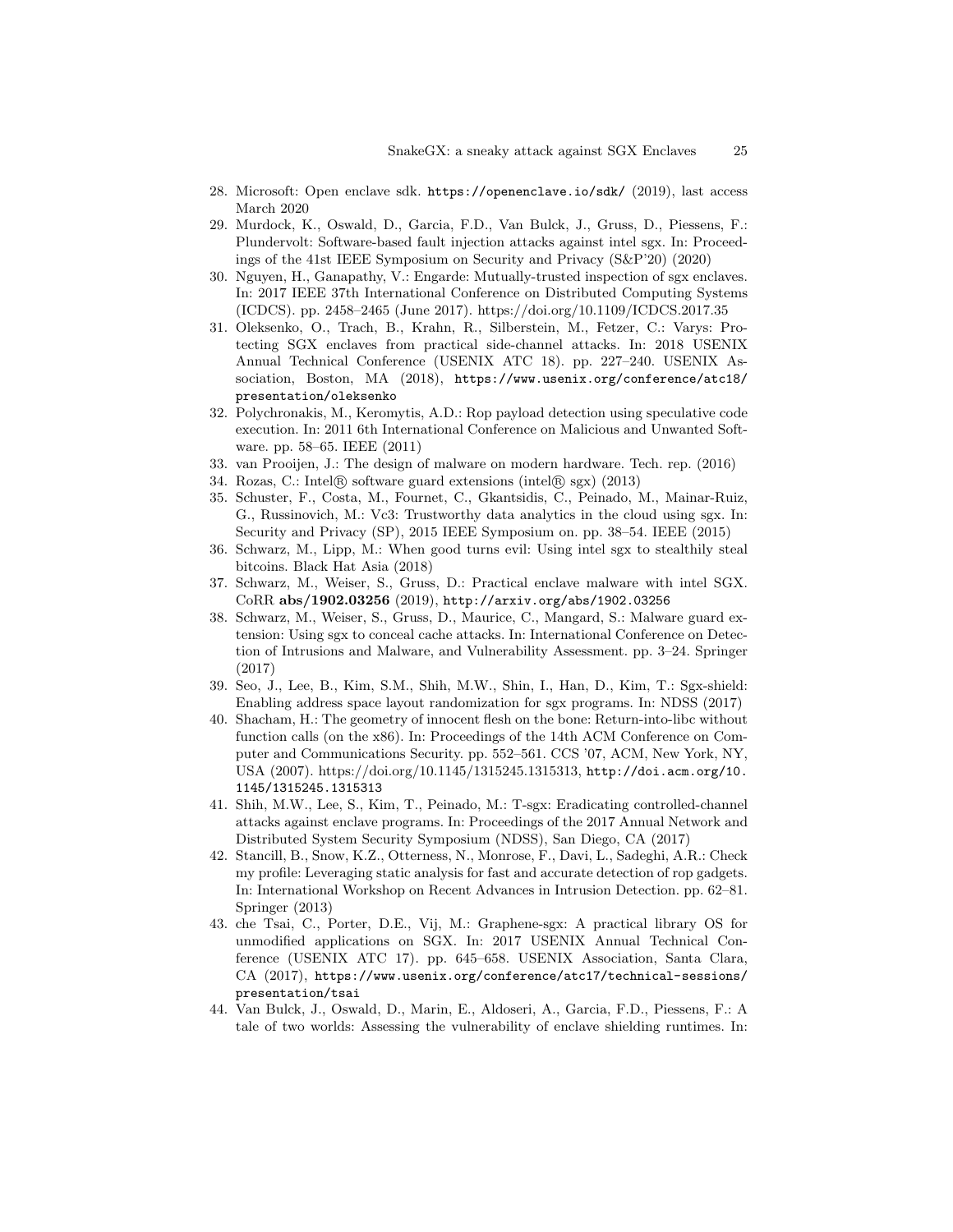Proceedings of the 2019 ACM SIGSAC Conference on Computer and Communications Security. pp. 1741–1758. ACM (2019)

- 45. Vinayagamurthy, D., Gribov, A., Gorbunov, S.: Stealthdb: a scalable encrypted database with full sql query support. Proceedings on Privacy Enhancing Technologies 2019(3) (2019)
- 46. Vogl, S., Pfoh, J., Kittel, T., Eckert, C.: Persistent data-only malware: Function hooks without code. In: NDSS (2014)
- 47. Wang, H., Wang, P., Ding, Y., Sun, M., Jing, Y., Duan, R., Li, L., Zhang, Y., Wei, T., Lin, Z.: Towards memory safe enclave programming with rust-sgx. In: Proceedings of the 2019 ACM SIGSAC Conference on Computer and Communications Security. pp. 2333–2350. ACM (2019)
- 48. Weiser, S., Mayr, L., Schwarz, M., Gruss, D.: Sgxjail: Defeating enclave malware via confinement. In: 22nd International Symposium on Research in Attacks, Intrusions and Defenses (RAID 2019). pp. 353–366. USENIX Association, Chaoyang District, Beijing (Sep 2019), https://www.usenix.org/conference/ raid2019/presentation/weiser
- 49. yerzhan7: Sgx sqlite. https://github.com/yerzhan7/SGX\_SQLite, last access January 2019

## A Code-Reuse Technique

To show the feasibility of SnakeGX, we choose for our proof-of-concept the technique described by Biondo et al. [12]. This means that SnakeGX uses ROP. However, as stated in Section 3, SnakeGX does not rely on a specific technique, but it does require one to control its behavior. Moreover, we adapted their approach to work on the Intel SGX SDK newer versions.

In the original approach, the authors exploited asm oret() and continue execution() functions. More precisely, they crafted a set of fake frame in order to create a loop between these functions. In the x64 architecture, the first four function parameters are passed by registers. Therefore, the authors used  $\texttt{asm}$ oret() for setting continue execution() registers pointing to a controlled structure. However, as also Biondo underlined, it is more complicated to use asm\_oret() for SDK 2.0. This is why in our approach we substituted asm\_oret() with a *glue gadget*. This might be any gadget that sets the input register for the continue execution() function. Since we developed our proof-of-concept for Linux 64bit, continue execution() expects the first argument (*i.e.*, a sgxexception info t address) in the rdi register. This is achievable by using a classic pop rdi gadget. Windows, instead, follows a different calling convention and continue execution() expects an ocall context address shifted by 8 byes in the rcx register. Therefore we used a pop rcx as a glue gadget. In our evaluation, we found pop rdi and pop rcx gadgets in the Intel SGX SDK version for Linux and Windows, respectively.

Figure 6 describes our code-reuse technique. The attacker crafts a fake stack that can reside inside or outside the enclave, we used both approaches. The fake stack is composed by frames, one of which contains in order: (i) a *que*  $gadget$  address, (ii) a fake  $sgx$  exception info\_t address, (iii) the continue execution() address. Once the first glue gadget is triggered, it will set rdi (or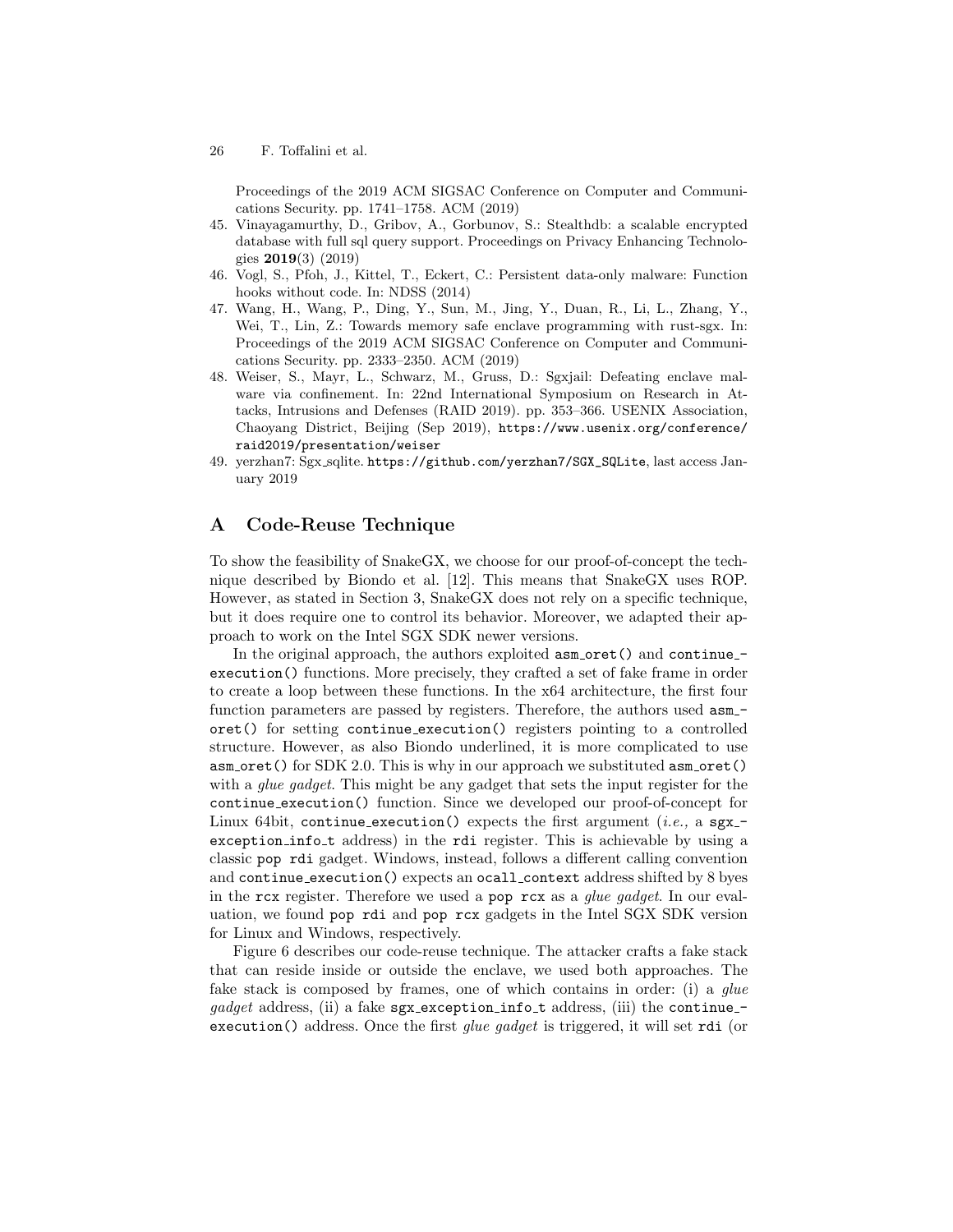

Fig. 6: Chain used in the proof-of-concept of SnakeGX.

rcx in Windows) register pointing to the fake sgx exception info t structure. Then, the continue execution() will set registers according to sgx exception info\_t and it will also pivot to the actual gadget. Since continue execution() allows us to control all general registers, we can easily invoke another function instead of a simple gadget  $(e.g., \text{memory in Frame 1})$ . Finally, the gadget will return at the beginning of the next frame. At this point, the CPU will trigger a new glue gadget and the attack continues.

Our technique is more flexible compared to the one described by Biondo. By using a *glue gadget*, we can easily drive continue execution() without relying on other SDK functions that might change in future versions.

# B Conditional Chain

Conditional ROP-chain, the chain is triggered by using  $sgx$ -exception info-t structure that configures the initial registers (see Appendix A). The SP register is perturbed if the value of &lastKey differs from the value of &key in order to pivot a true or a false ROP-chain, respectively.

```
1/7 we set the following registers through
\frac{2}{7} /// a sgx_exception_info_t structure:
3 / // rdi = &lastKey; last key exfiltrated
    // rax = &key; current key loaded
\frac{1}{7} /// rdx = #offset; to pivot to the false ROP-chain
\frac{6}{6} /// rcx = &true-chain; address of the true ROP-chain
\tau mov eax, dword ptr \lceil \text{rax} \rceil; ret
\frac{8}{10} mov rdi, qword ptr rdi + 0x68; ret
9 cmp eax, edi ; sete al ; movzx eax, al ; ret
10 neg eax ; ret
11 and eax, edx ; ret
12 add rax, rcx ; ret
13 xchg rax, rsp ; ret
14 // 0x80 nops for padding
15 // beginning of true ROP-chain
```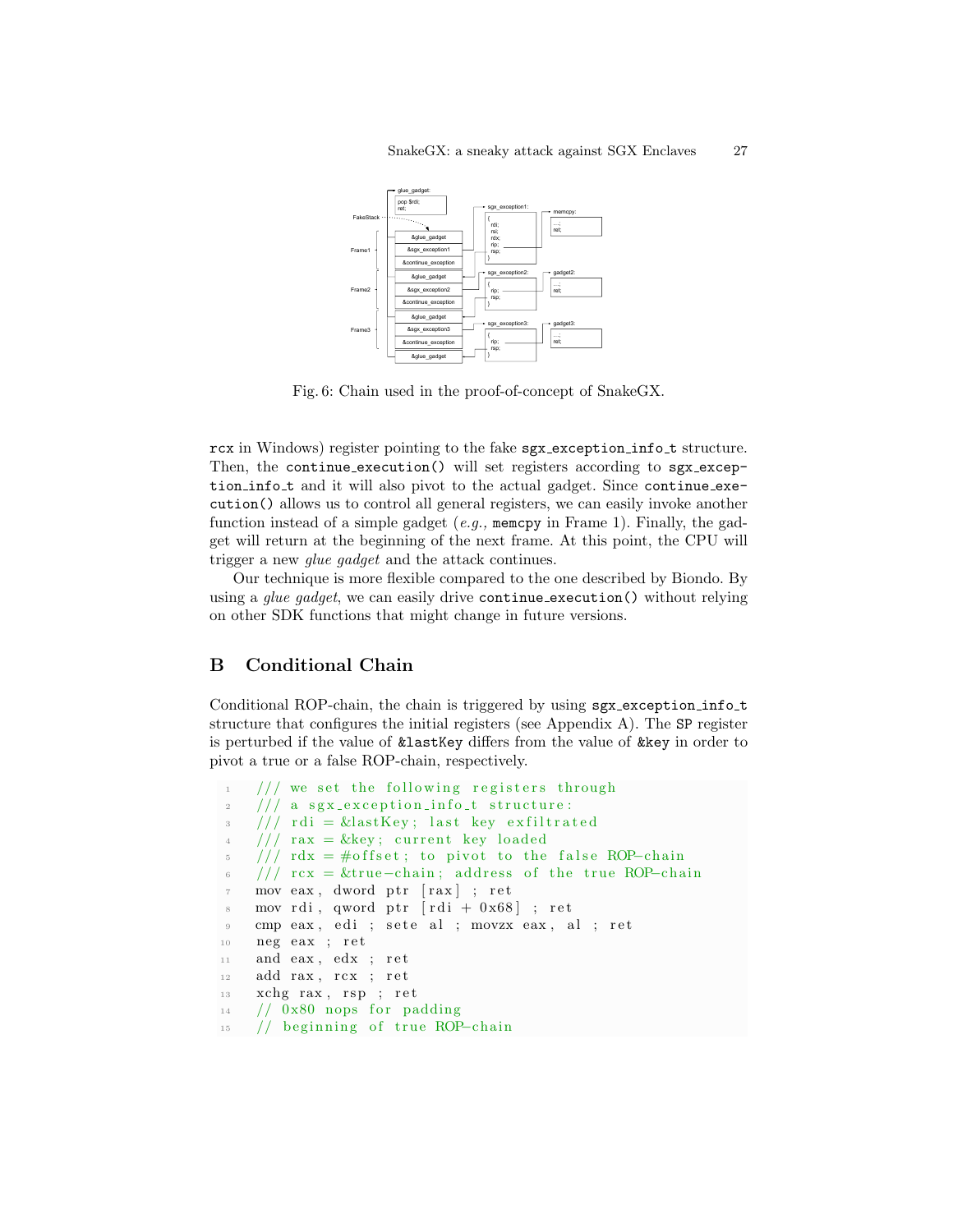```
28 F. Toffalini et al.
```

```
16 pop rdi ; ret
17 // context to pivot to the ROP-chain that implements the
     true branch
18 &context_true
19 // address of continue execution function
20 &continue_execution
21 / beginning of false ROP-chain
22 pop rdi ; ret
23 // context to pivot to the ROP-chain that implements the
     false branch
24 &context_false
25 // address of continue execution function
26 &continue_execution
```
# C Context-Switch Chain

Details of the sgx exception info t structures used to leak the key and to switch outside the enclave. The structures are used according to the techniques described in Appendix A.

```
1 / * ... previous sgx_exception_info_t structures... */2 // leaks the key outside the enclave
3 // memcpy(key, buff)
 4 \text{ ctxPc} [2]. \text{cpu\_context} \text{.} \text{rsi} = \&\text{key}; // address of the key5 \text{ ctxPc} [2]. cpu_context.rdi = &buff; // memory regions where
       leaking the key
6 ctxPc [2]. cpu_context.rdx = KEYLENGTH; // length of the key
\tau ctxPc [2]. cpu_context.rip = &memcpy;
8 // prepares the next boot chain in the workspace
9 // memcpy(boot_chain, workspace)
10 \text{ctxPc}[3]. cpu_context.rdi = &workspace; // workspace address
11 \text{ctxPc} [3] . \text{cpu\_context.r} dx = \text{sizeof}(\text{boot\_chain});12 \text{ ctxPc} [3]. cpu_context.rsi = &boot_chain_backup;
13 \text{ctxPc} [3]. cpu_context.rip = &memcpy;
14 // set the fake OCALL frame in the enclave
15 // memcpy(fake_frame, enclave)
16 \text{ ctxPc} [4]. cpu_context.rdi = &fake_frame;
17 \text{ ctxPc} [4]. cpu_context.rdx = size of (fake_frame);
18 \text{ctxPc} [4] . \text{cpu\_context} . \text{rsi} = \&\text{fake\_frame\_backup};19 \text{ctxPc} [4]. cpu_context.rip = &memcpy;
_{20} // saves CPU extended states for asm_oret
_{21} // save_xregs (xsave_buffer)
22 \text{ctxPc}[5]. cpu_context.rdi = &\text{xsave\_buffer};
23 \text{ctxPc} [5] . \text{cpu\_context} . \text{rip} = \&\text{save\_xregs};
_{24} // sets the trusted thread as it is performing an OCALL
25 // update_ocall_lastsp (fake_frame)
26 \text{ ctxPc} [6]. cpu_context.rdi = fake_frame;
27 \text{ ctxPc} [6]. cpu_context.rip = &update_ocall_lastsp;
28 // pivots to the outside -chain
```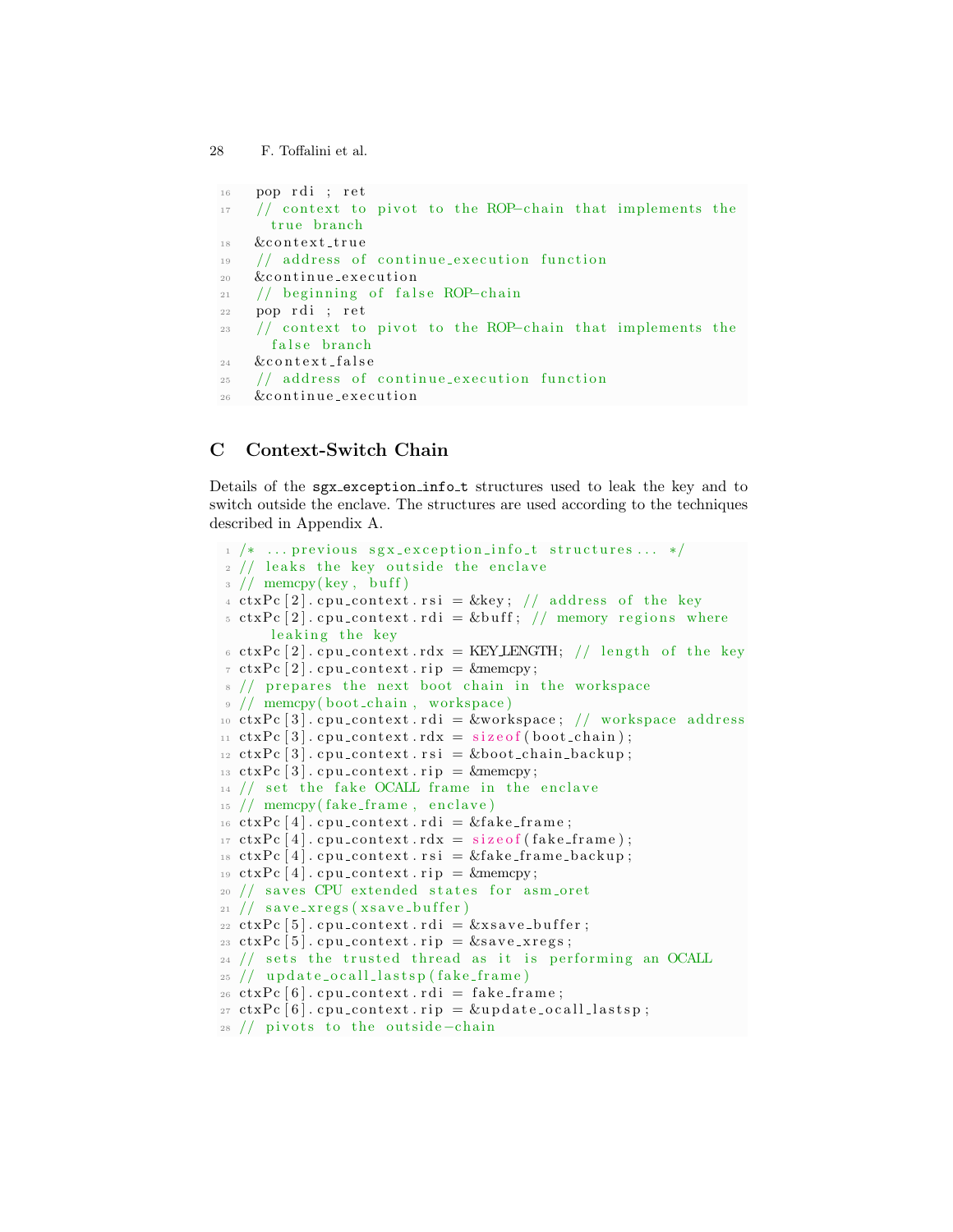```
_{29} // eenclu [exit] \rightarrow outside_chain
30 \text{ctxPc} [7]. \text{cpu\_context} \cdot \text{tax} = 0 \text{x4}; // \text{EEXIT}_{31} ctxPc [7]. cpu_context.rsp = &outside_chain_stack;
32 \text{ ctxPc} [7]. cpu_context.rbx = &outside_chain_first_gadget;
33 \text{ctxPc} [7] . \text{cpu\_context} . \text{rip} = \&\text{enclu};
```
Details of the outside ROP-chains used to resume payload inside the enclave.

```
1 /* ... previous gadgets for shipping the password remotely
       . . . ∗/
\frac{2}{7} // gadgets to resume payload within the enclave
3 pop rax ; ret
40x2 // EENTER
5 pop rbx ; ret
6 &tcs_address
\tau pop rdi ; ret // rdi = -2 -> ORET
 8\, 0 x f f f f f f f f f f f f f f f e \, // \, -29 pop rcx ; ret // for async exit handler
10 & Lasync_exit_pointer
11 &enclu_urts
```
## D Preliminary Analysis of Assumptions

Table 3 contains a list of 27 stand-alone SGX projects extracted from [9]. For each project, we indicate their category, if it used the Intel SGX SDK, the number of trusted threads for each enclave of the project, and a note. We also list details for each enclave, if the project contains many. We counted 24 out of 27 projects developed on top of Intel SGX SDK, two projects use alternative SDKs (i.e., Open Enclave SDK [28] and Graphene [43]), while one contains a simulated enclave. Among the projects based on the Intel SGX SDK, we counted a total of 31 enclaves, and 24 out of 31 are multi-threading (77%).